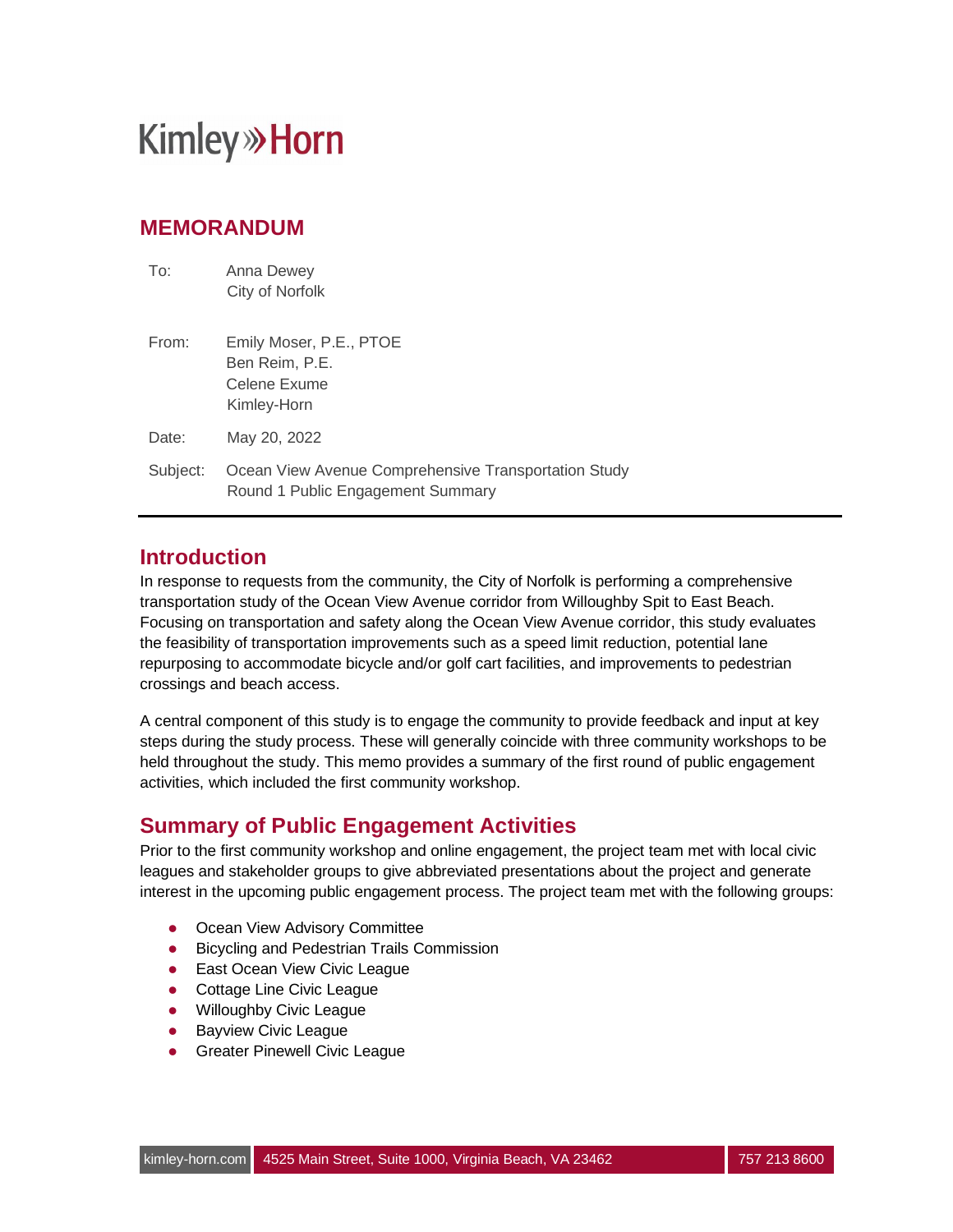In addition, the City formed a project Advisory Group of local stakeholders to advise City staff throughout the study process. The Advisory Group typically meets monthly and had its first meeting in March 2022. The Advisory Group has 19 members, including City Council Members Thomas Smigiel (Ward 5) and Andria McClellan (Superward 6), and representatives from the Ocean View Business Association, five local civic leagues (Bayview, East Ocean View, Cottage Line, Greater Pinewell, and Willoughby), the City of Norfolk Bicycling and Pedestrian Trails Commission, Hampton Roads Transit, Norfolk Public Schools, Norfolk Police & Fire Rescue, Nansemond on the Bay and Bay Breeze Point Homeowners Associations, Joint Expeditionary Base Little Creek-Fort Story, and Bike Norfolk.

The City provided public notifications about the first community workshop and online opportunities for engagement through the following means:

- Postcards were mailed to residents and businesses in the vicinity of the study corridor. A total of 10,261 postcards were mailed.
- Facebook, Twitter, and NextDoor posts were issued by the City of Norfolk Department of Communications.
- A City of Norfolk calendar event was created on norfolk.gov and notification sent to all residents who signed up for community event updates.
- Email notifications were sent to the local City Council representatives (Ward 5 and Superward 6), the Advisory Group, the Ocean View area civic leagues, 81 registrants of the first community workshop for the Ocean View Avenue Comprehensive Transportation Study, and 10 subscribers to email updates on the Ocean View Avenue Comprehensive Transportation Study from the project webpage.
- A City Manager Update was issued and posted on the City's website on 3/25/2022.

#### **City of Norfolk Webpage**

The City of Norfolk created a webpage to provide information on the project and links to project materials. The webpage also provides a means for individuals to contact the City and submit questions or comments to the project team. There were 90 comments and questions submitted to the project team via the general comment form on the project webpage, posted on the City's social media platforms, and sent via email to the Department of Transit.

#### **StoryMap**

A StoryMap was created to provide background information regarding the study, summarize the existing conditions along Ocean View Avenue, and share details on how citizens can get involved in the project and provide input and feedback to the project team. Links are provided to the public survey, interactive comment map, and project comment form. As of 05/04/22, the StoryMap has received 813 views.

#### **Comment Map**

An online comment map was opened for public input on 03/04/22 and closed on 04/15/22. This map allowed the public to place icons on the study area map with comments that indicate opportunities, concerns, and/or general questions/comments. A total of 263 icons were placed on the comment map as follows: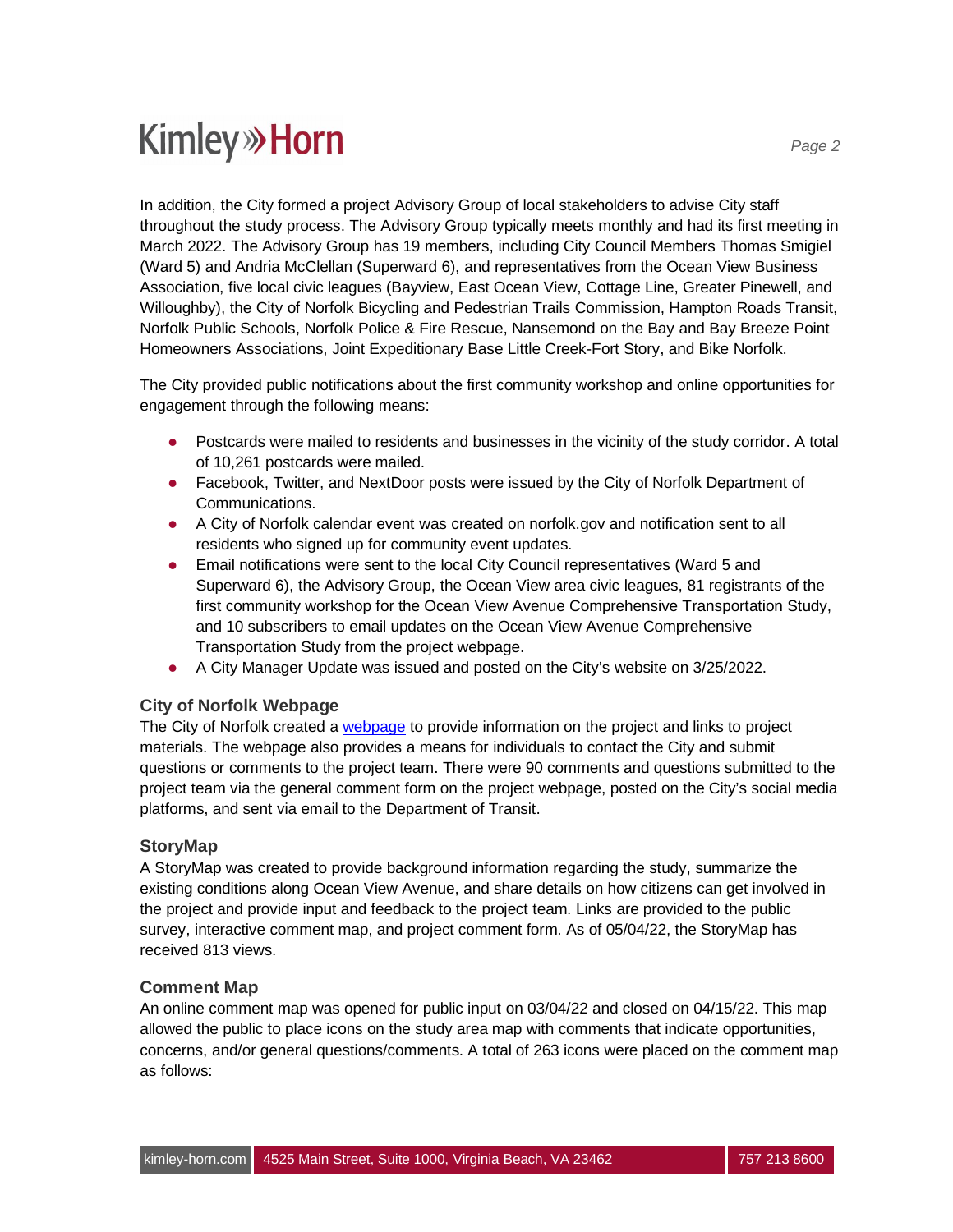- The Opportunities icon was placed 144 times
- The Concerns icon was placed 104 times
- The "General" icon was placed 15 times

#### **Survey**

An online survey was available from 03/04/22 to 04/15/22. The survey asked questions about the respondents' use of Ocean View Avenue, and a copy of the survey and responses is provided in the Appendix. The survey received 818 total responses. A summary of the survey responses is provided in the next section below.

#### **Community Workshop #1 (Virtual)**

The first community workshop was held virtually via Zoom on March 14, 2022. There were a total of 61 attendees. The workshop consisted of a presentation was by the project team which provided the project background and goals and illustrated the existing conditions on the corridor. The project team provided links to the StoryMap, online comment map, online survey, and City project webpage and encouraged attendees to provide feedback through those channels. Participants were split into breakout rooms where the project team gave a tutorial on how to navigate and leave comments on the online comment map as well as how to access the StoryMap, public survey, and City project webpage. Participants were also given the opportunity to ask questions of the project team. The presentation portions of the meeting were recorded and posted on the City's project webpage.

#### **Summary of Survey Results**

As noted above, more than 800 individuals responded to the survey between 03/04/22 and 4/15/2022. An analysis of the survey results from SurveyMonkey is attached in the Appendix. Below are some of the key takeaways from the survey:

- Based on zip code data, greater than 90% of the survey respondents live in the vicinity of Ocean View Avenue (i.e., either 23503 or 23518 zip code).
- The vast majority of respondents (85%) live along Ocean View Avenue or in a neighborhood that directly connects to Ocean View Avenue. In addition, 69% of respondents visit restaurants and shops or run errands along Ocean View Avenue, while 60% visit the beach or other recreation areas along the corridor. Approximately 44% of respondents commute along Ocean View Avenue.
- Approximately 2/3 (66%) of all respondents travel along Ocean View Avenue every day or every weekday. When traveling along Ocean View Avenue, 88% of respondents drive a car either "always" or "almost always," while 57% report riding a bike and 71% report walking at least "sometimes."
- When asked about their experience driving a car along Ocean View Avenue, approximately 1/4 (24%) of all respondents indicated that it is "somewhat difficult" or "very difficult" while only 1% stated that they have no opinion or do not drive along Ocean View Avenue. Of those who do not drive along Ocean View Avenue or find it difficult, the most commons reasons given are congestion and drivers speeding.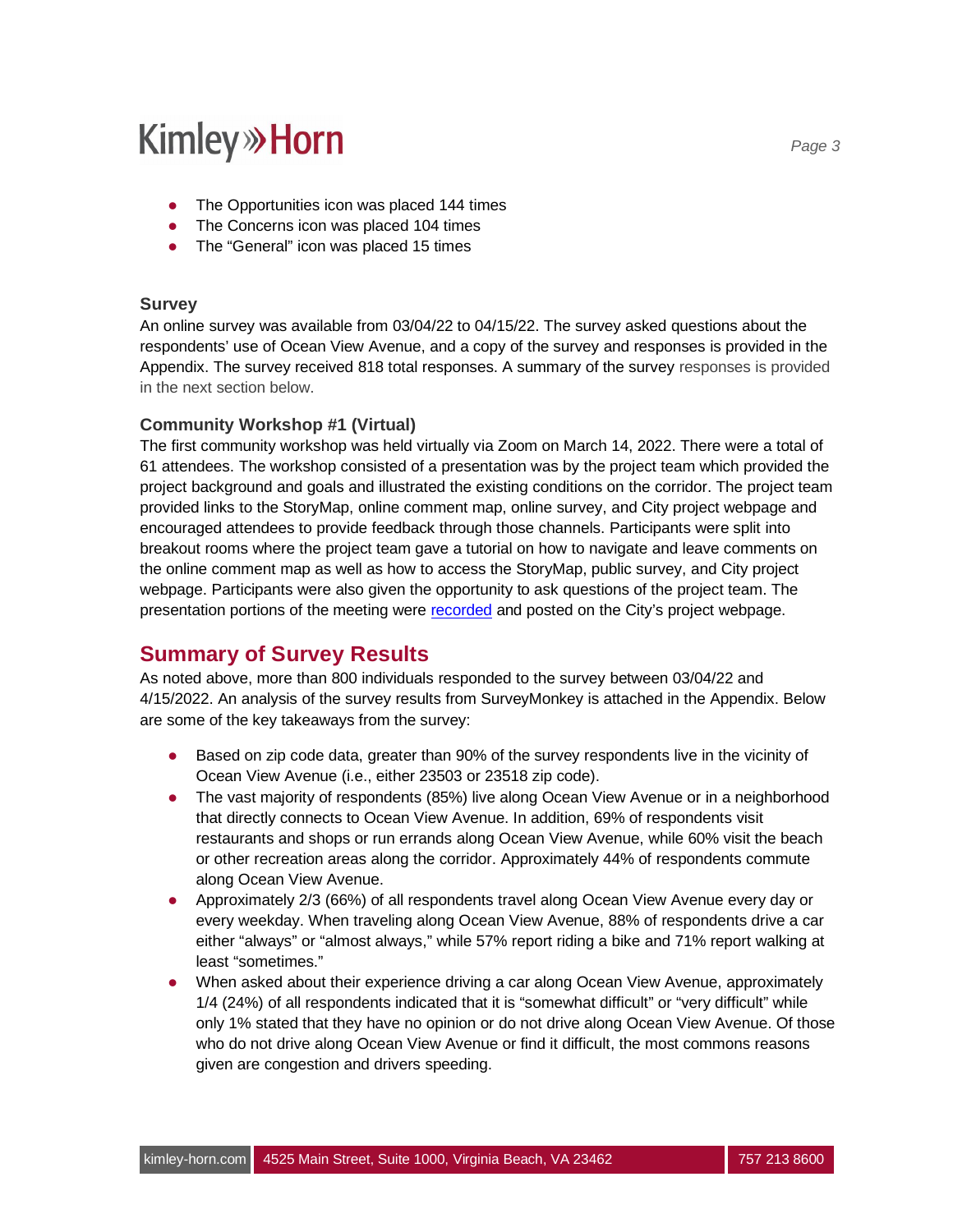- When asked about their experience riding a bike along Ocean View Avenue, 42% of all respondents stated that they have no opinion or do not bike along Ocean View Avenue. Of those respondents who DO bike along Ocean View Avenue, 62% indicated that it is "somewhat difficult" or "very difficult." For those respondents who do not bike along Ocean View Avenue or find it difficult, the most commons reasons given are that there are not enough dedicated bike facilities and that existing bike facilities do not feel safe or comfortable.
- l When asked about their experience walking along Ocean View Avenue, 18% of all respondents stated that they have no opinion or do not walk along Ocean View Avenue. Of those respondents who DO walk along Ocean View Avenue, 39% indicated that it is "somewhat difficult" or "very difficult." For those respondents who do not walk along Ocean View Avenue or find it difficult, the most commons reasons given are that crossing Ocean View Avenue is too difficult or feels unsafe and that existing sidewalks do not feel safe.
- **If adequate facilities were available,**  $1/2$  **(50%) of all respondents indicated that they would be** "very willing" to ride a bike along Ocean View Avenue, and another 23% said they would be "somewhat willing." Nearly 60% indicated that they would be "very willing" to walk along Ocean View Avenue, with another 22% being "somewhat willing."
- Other than safety (which was assumed to be paramount), respondents were asked to rank their top three priorities for transportation and mobility improvements in the study corridor. The three priorities receiving both the most #1 rankings and the most total rankings are as follows:
	- $\blacksquare$  Increase the ease with which pedestrians can travel along and/or across Ocean View Avenue (ranked #1 by 38% and in top three by 85% of all respondents)
	- Reduce vehicle speeds (ranked  $#1$  by 26% and in top three by 58% of all respondents)
	- Increase the ease with which bicycles can travel along and/or across Ocean View Avenue (ranked #1 by 18% and in top three by 58% of all respondents)
- In terms of golf cart usage, 12% of all respondents indicated that they own a golf cart or neighborhood electric vehicle (NEV) while another 23% do not own a golf cart/NEV but are interested in using one for personal transportation.
	- $\blacksquare$  Among those who currently own a golf cart/NEV, the most common types of trips made using a golf cart/NEV are visiting neighbors, visiting restaurants and shops or running errands, and visiting the beach or other recreation areas.
	- Those respondents who currently own a golf cart/NEV indicated that their top reasons for not using their golf cart/NEV for personal transportation more often are limited designated streets for golf cart/NEV operation, interactions with automobiles or other road users, and limited street crossings.

### **Summary of Comments from Survey and Comment Map**

Survey respondents were given the opportunity to provide open-ended comments to share their thoughts on opportunities for transportation improvements as well as transportation and safety concerns.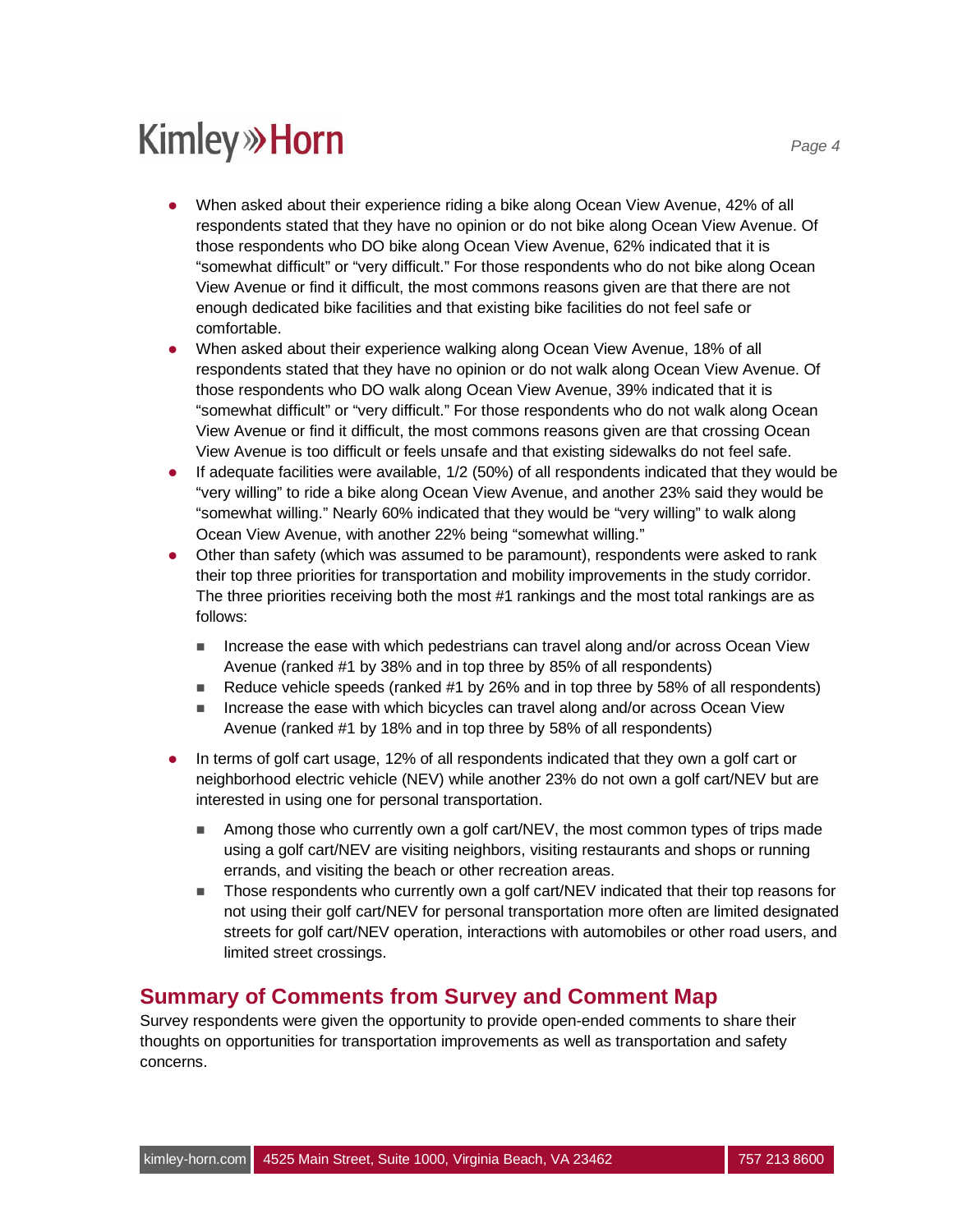Some of the most commonly noted opportunities for transportation and/or safety improvements in the corridor (in no particular order) were as follows:

- l Improve safety and ADA compliance at existing crosswalks and sidewalks
- Widen sidewalks
- Provide additional pedestrian crossing locations (multiple noted)
- Provide speed humps/tables at pedestrian crossing locations
- $\bullet$  Repair sidewalks
- **•** Improve maintenance of street infrastructure
- Extend bike lanes along entire study corridor
- Provide additional connectivity of bicycle facilities throughout Norfolk
- Provide additional public parking along Ocean View Avenue (on-street) and at beach access locations
- Install additional traffic signals (multiple locations noted)
- Provide boardwalk or side path for biking and walking
- Provide electric bike sharing stations at parks
- Close 15th View ramp
- Provide trolley or shuttle service
- **.** Improve traffic signal timing for vehicles and pedestrians

Some of the most commonly noted transportation and/or safety concerns in the corridor (in no particular order) were as follows:

- Poor or limited street lighting
- Poor or limited lighting at beach access locations
- Poor or limited lighting at pedestrian crossings
- Limited wheelchair accessibility
- l Vehicles improperly using the bike lanes or center turn lanes to pass other vehicles
- Excessive speeding and drag racing and need for speed enforcement
- Red light running (particularly at Pretty Lake Avenue)
- HBRT congestion and use of the 15th View ramp
- **.** HRBT cut-through traffic and illegal right-turns at 4th View
- Perceived lack of regulation for golf carts and perceived unsafe golf cart operation such as drinking and driving, underage drivers, and unrestrained children
- Poor sight distance at some intersections (multiple noted)
- Traffic impacts of increased development in area
- Lack of safe u-turn locations
- Unsafe conditions for biking
- Unsafe pedestrian crossings
- Perceived lack of maintenance of existing bike lanes
- **•** Perceived traffic congestion due to lane reduction

*Page 5*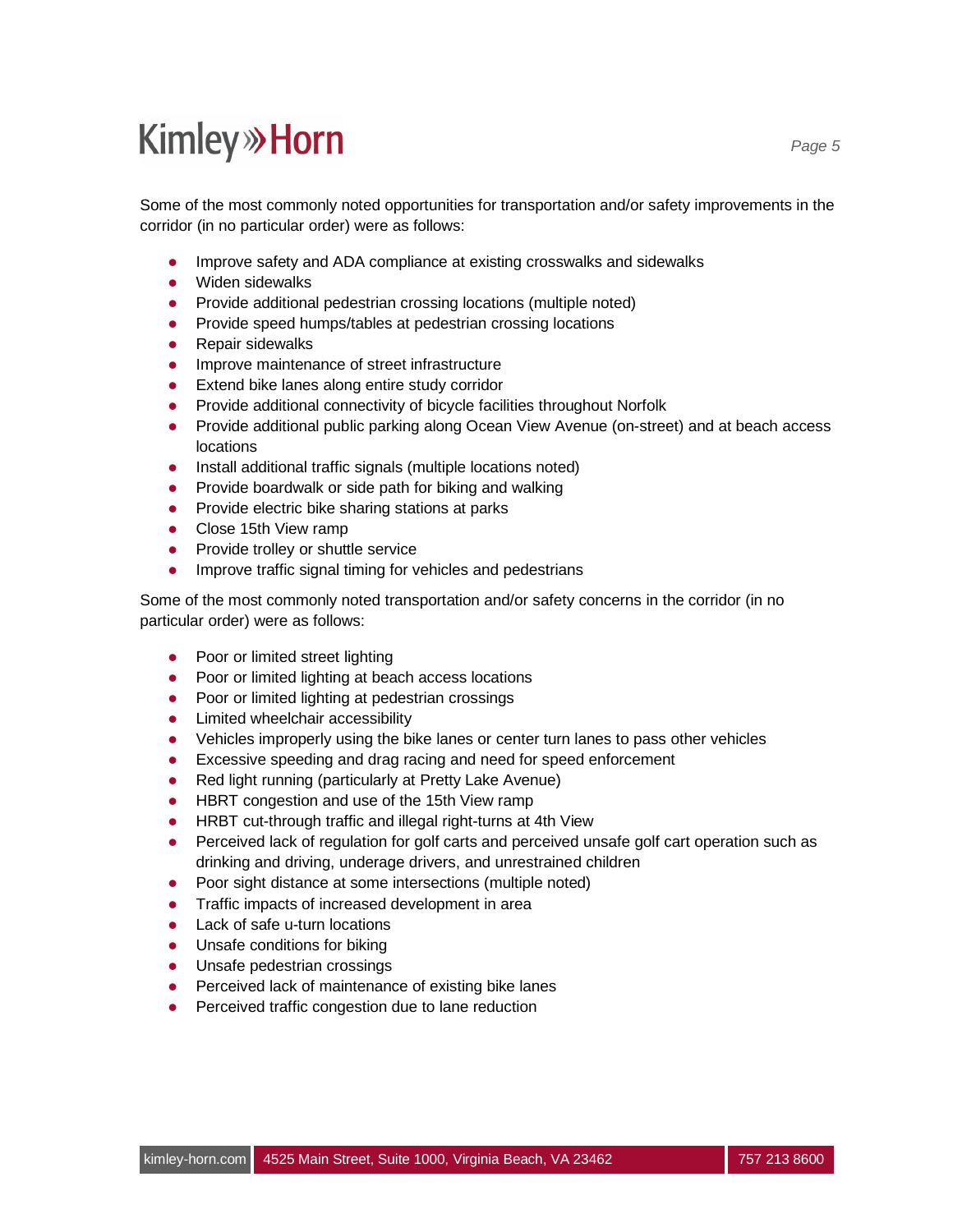#### **Golf Carts**

Because no specific concepts have been developed yet at this stage of the study, this initial survey did not directly ask residents whether they would support accommodations for golf carts along Ocean View Avenue. When asked whether they would be willing to travel along Ocean View Avenue by golf cart if adequate facilities were available, 34% of respondents said they would be very willing and another 19% said they would be somewhat willing, while 41% said they would not be willing at all. By contrast, only 21% of respondents said they would not be willing at all to travel by bicycle along Ocean View Avenue. When asked about golf cart ownership, only 12% of respondents indicate that they own a golf cart while another 23% indicate that they do not own one but would be interested in using one for personal transportation. Respondents were also asked to rank their priorities for transportation and mobility improvements in the Ocean View Avenue corridor, and the ability for golf carts to travel along and/or across Ocean View Avenue did not rank in the overall top three priorities.

Many survey respondents used the open-ended questions to express their concerns about the possibility of golf cart operation on Ocean View Avenue, with more than 100 respondents choosing to comment in opposition to potential golf cart accommodations. As noted above, many of those comments expressed concern over the perceived lack of regulation for golf carts and perceived unsafe golf cart operation such as drinking and driving, underage drivers, and unrestrained children.

Based on these results, it would appear that golf cart accommodations are only a priority for a small segment of the community and could potentially face significant opposition from other residents. When determining alternatives for further study, these results should be considered in addition to the literature review that was performed regarding golf cart facilities in other locations around the country.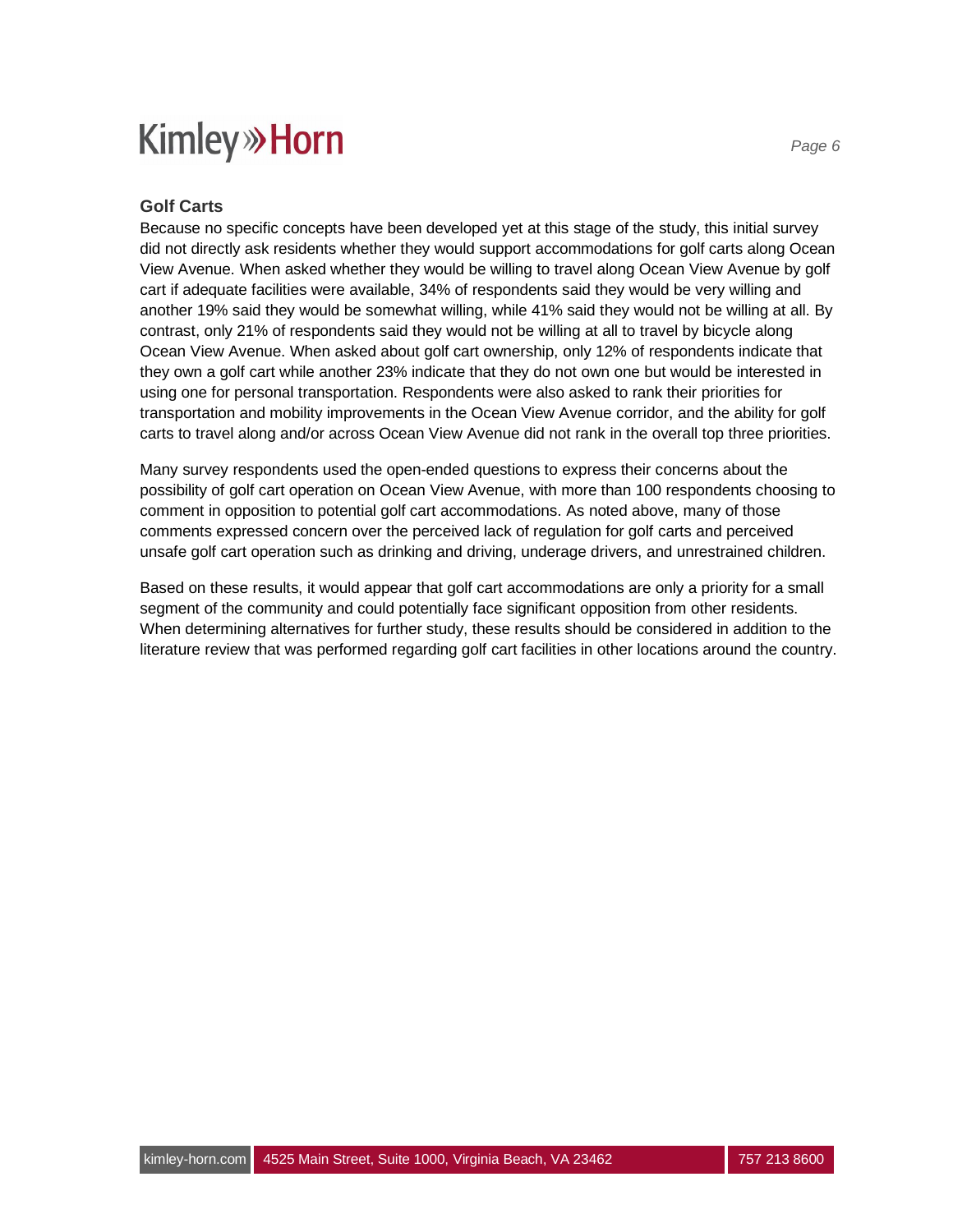*Page 7*

# **Appendix**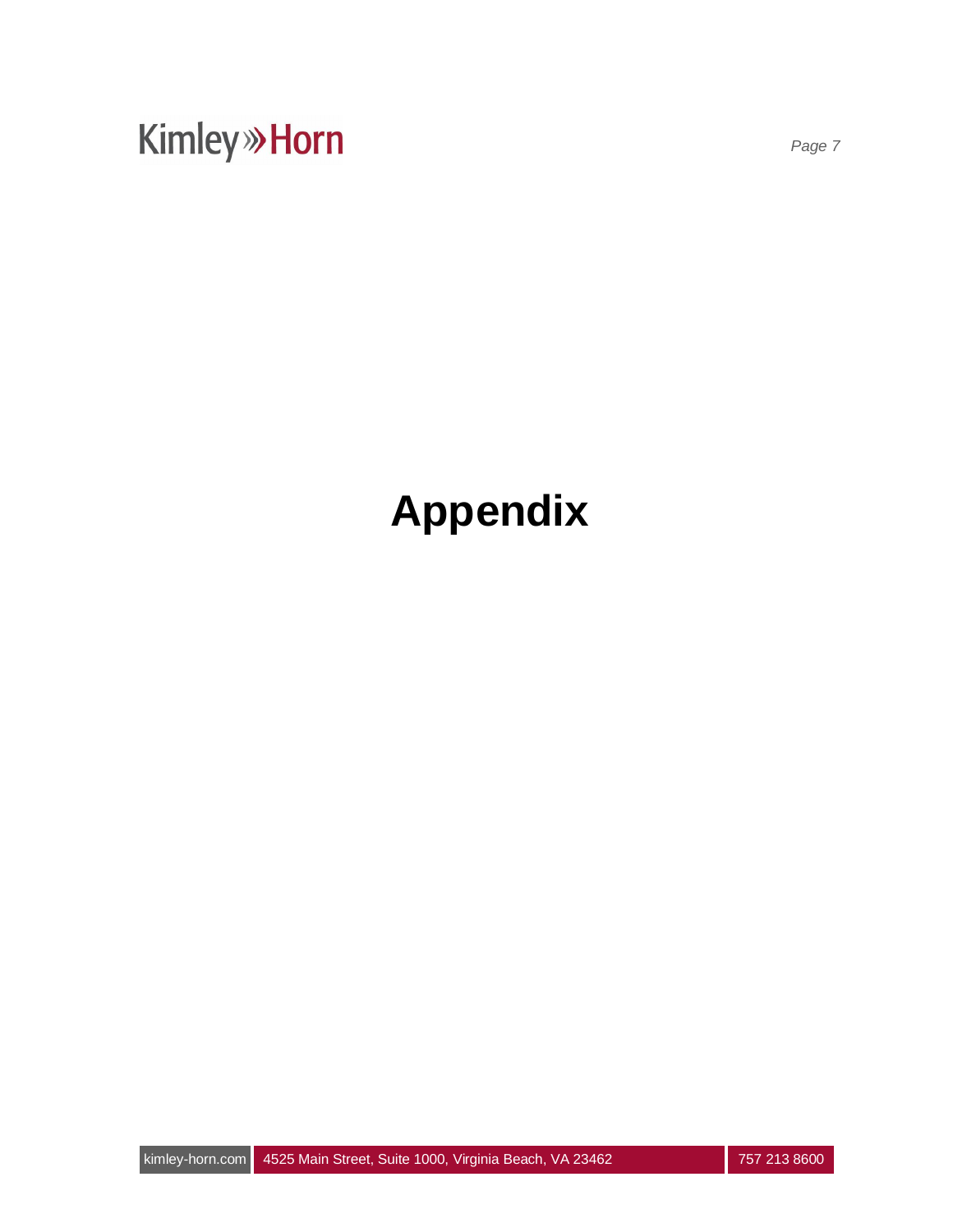

## Q1 Which of the following apply to you? (Check all that apply.)

| <b>ANSWER CHOICES</b>                                                                                                              | <b>RESPONSES</b> |     |
|------------------------------------------------------------------------------------------------------------------------------------|------------------|-----|
| I live along Ocean View Avenue or in a neighborhood that directly connects to Ocean View Avenue                                    | 84.86%           | 695 |
| I work at a business along Ocean View Avenue or on a street that directly connects to Ocean View Avenue                            | 3.42%            | 28  |
| I own a business along Ocean View Avenue or on a street that directly connects to Ocean View Avenue                                | 4.52%            | 37  |
| I visit restaurants and shops or run errands along Ocean View Avenue or on a street that directly connects to Ocean<br>View Avenue | 69.23%           | 567 |
| I visit the beach or other recreation areas along Ocean View Avenue                                                                | 60.20%           | 493 |
| I commute along Ocean View Avenue                                                                                                  | 43.83%           | 359 |
| Other (please specify)                                                                                                             | 5.86%            | 48  |
| Total Respondents: 819                                                                                                             |                  |     |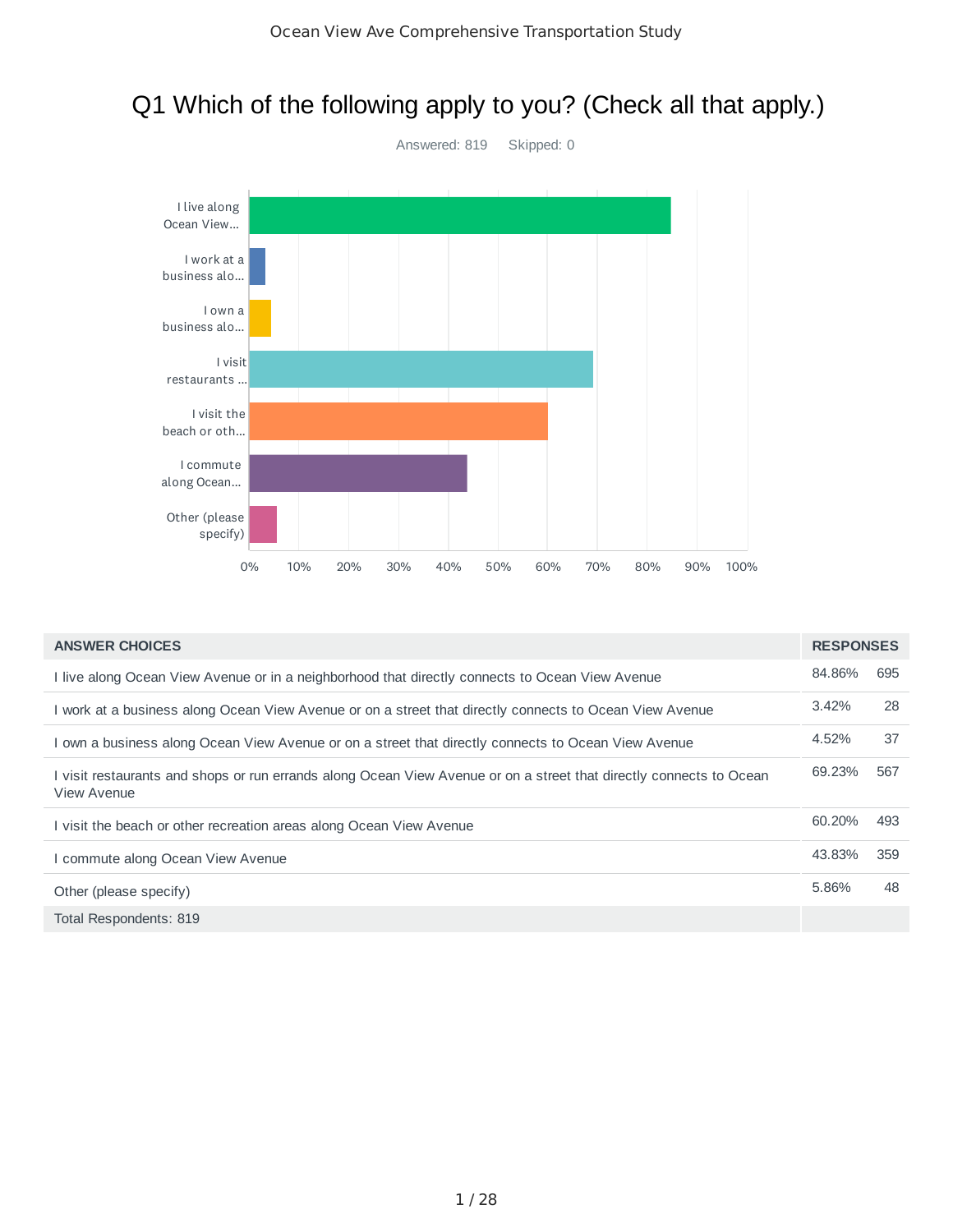

## Q2 How frequently do you travel along Ocean View Avenue?

| <b>ANSWER CHOICES</b>                  | <b>RESPONSES</b> |             |
|----------------------------------------|------------------|-------------|
| Every day (or every weekday)           | 65.57%           | 537         |
| A few times a week                     | 25.40%           | 208         |
| Once a week                            | 2.81%            | 23          |
| A few times a month                    | 4.76%            | 39          |
| Once a month                           | 0.37%            | 3           |
| A few times a year                     | 1.10%            | 9           |
| I never travel along Ocean View Avenue | $0.00\%$         | $\mathbf 0$ |
| <b>TOTAL</b>                           |                  | 819         |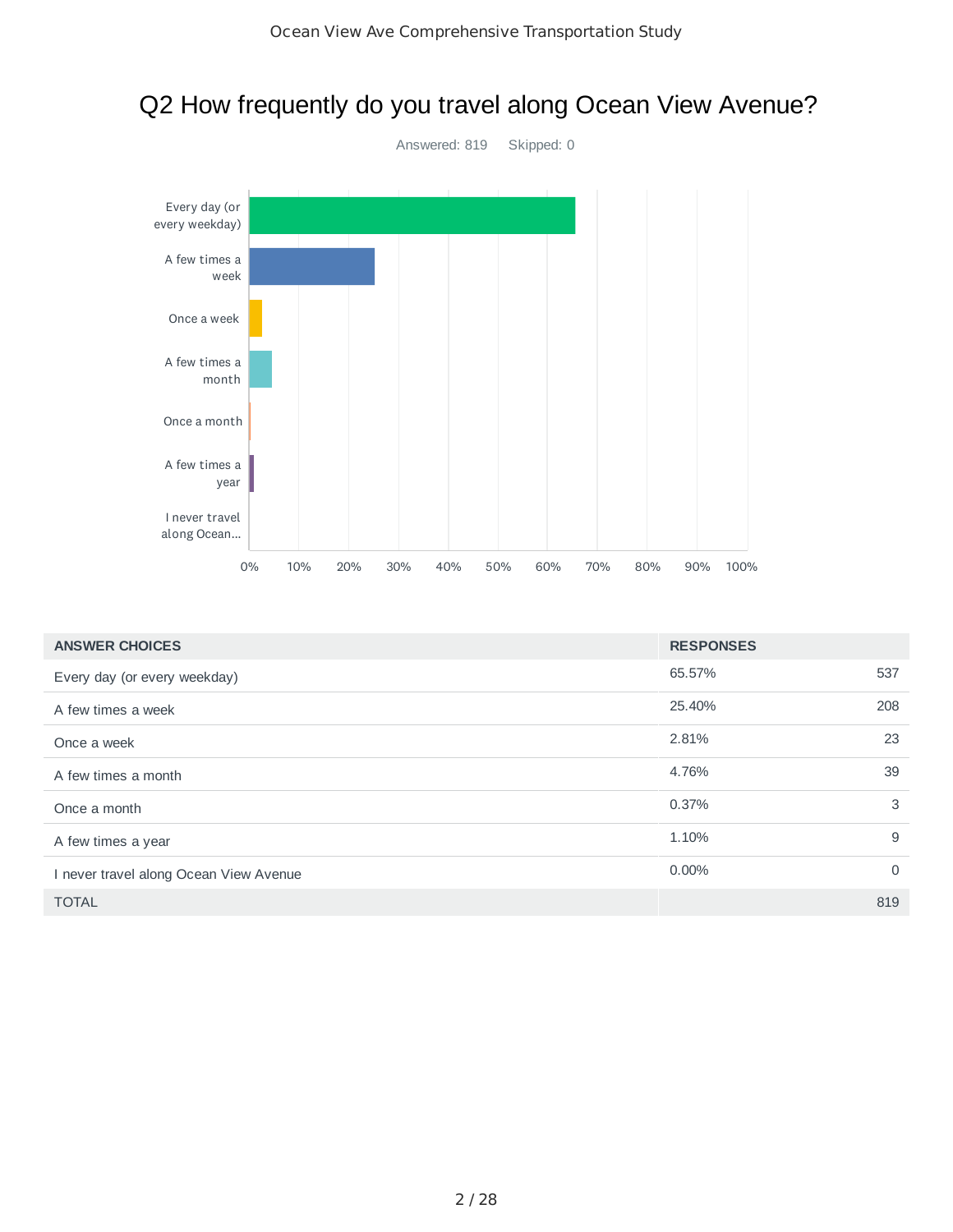## Q3 When traveling along Ocean View Avenue, how often do you travel in the following different ways?

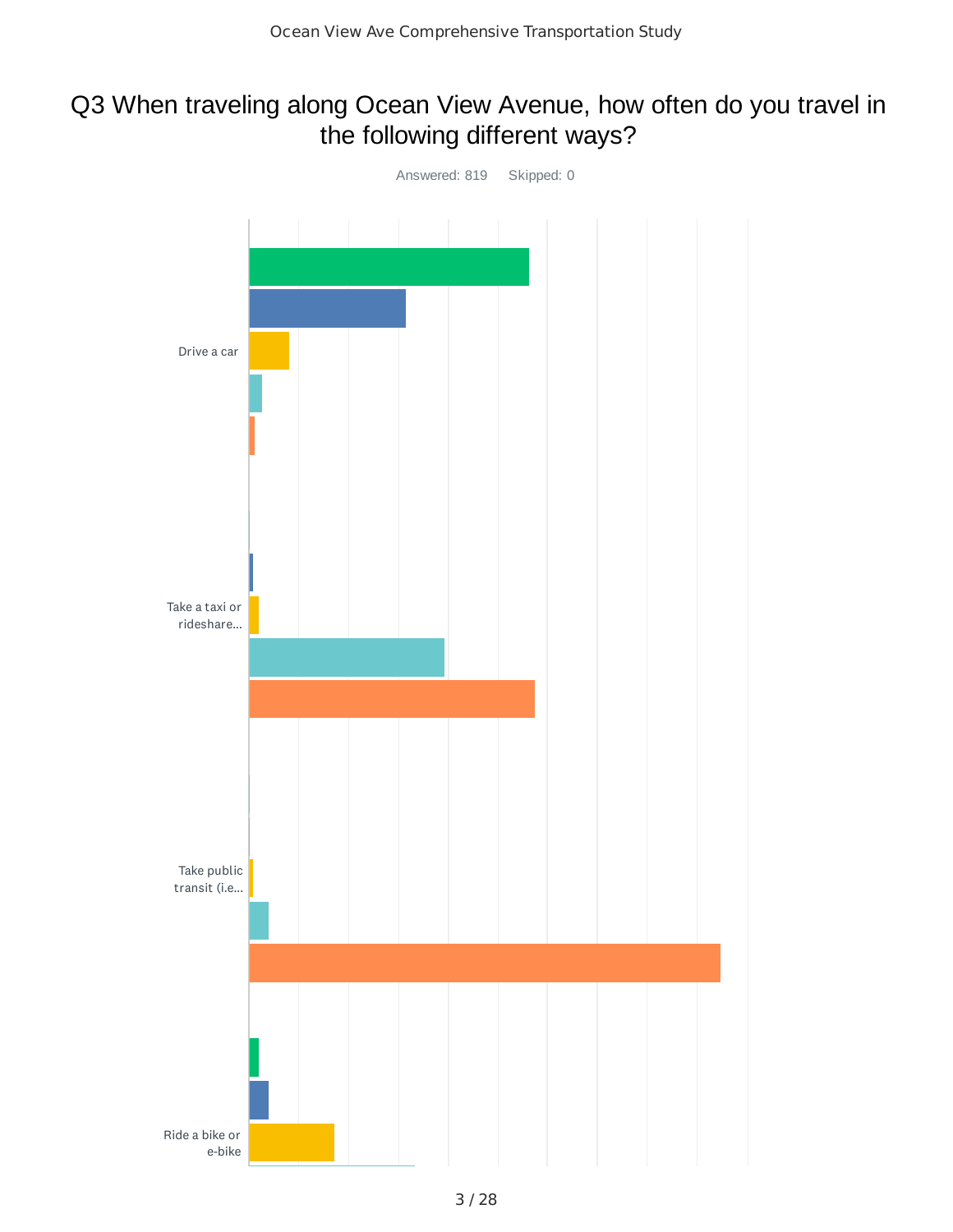#### Ocean View Ave Comprehensive Transportation Study

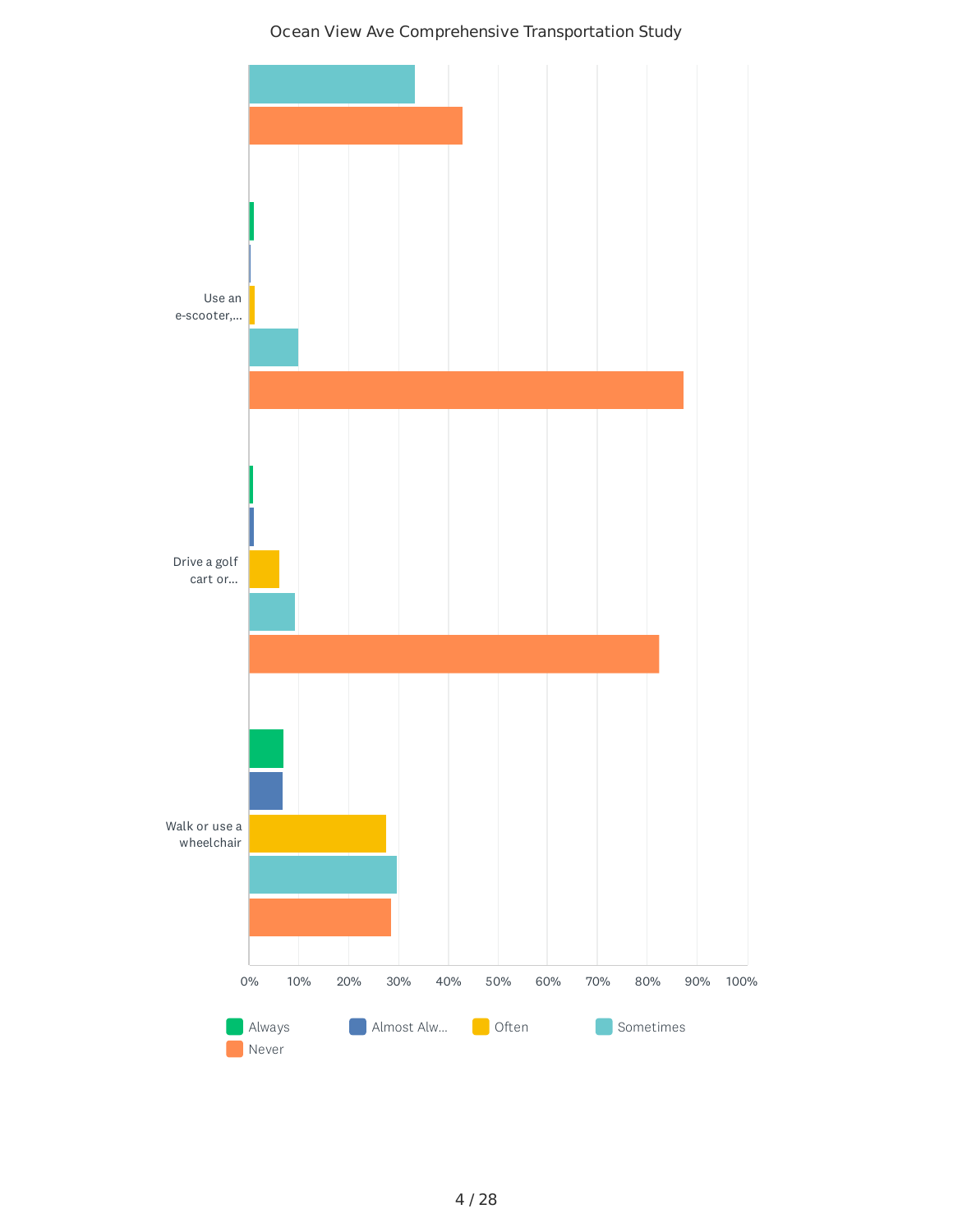### Ocean View Ave Comprehensive Transportation Study

|                                                                          | <b>ALWAYS</b> | <b>ALMOST</b><br><b>ALWAYS</b> | <b>OFTEN</b>  | <b>SOMETIMES</b> | <b>NEVER</b>  | <b>TOTAL</b> |
|--------------------------------------------------------------------------|---------------|--------------------------------|---------------|------------------|---------------|--------------|
| Drive a car                                                              | 56.30%<br>456 | 31.60%<br>256                  | 8.02%<br>65   | 2.84%<br>23      | 1.23%<br>10   | 810          |
| Take a taxi or rideshare service (e.g., Uber, Lyft)                      | 0.16%<br>1    | 0.80%<br>5                     | 2.09%<br>13   | 39.49%<br>246    | 57.46%<br>358 | 623          |
| Take public transit ( <i>i.e.</i> , bus)                                 | 0.16%         | 0.16%                          | 0.82%<br>5    | 4.08%<br>25      | 94.78%<br>581 | 613          |
| Ride a bike or e-bike                                                    | 2.06%<br>14   | 4.12%<br>28                    | 17.23%<br>117 | 33.58%<br>228    | 43.00%<br>292 | 679          |
| Use an e-scooter, e-skateboard, or similar electronic<br>personal device | 0.96%<br>6    | 0.48%<br>3                     | 1.28%<br>8    | $9.94\%$<br>62   | 87.34%<br>545 | 624          |
| Drive a golf cart or neighborhood electric vehicle                       | 0.94%<br>6    | 1.10%                          | 6.14%<br>39   | 9.29%<br>59      | 82.52%<br>524 | 635          |
| Walk or use a wheelchair                                                 | 7.02%<br>50   | 6.74%<br>48                    | 27.67%<br>197 | 29.92%<br>213    | 28.65%<br>204 | 712          |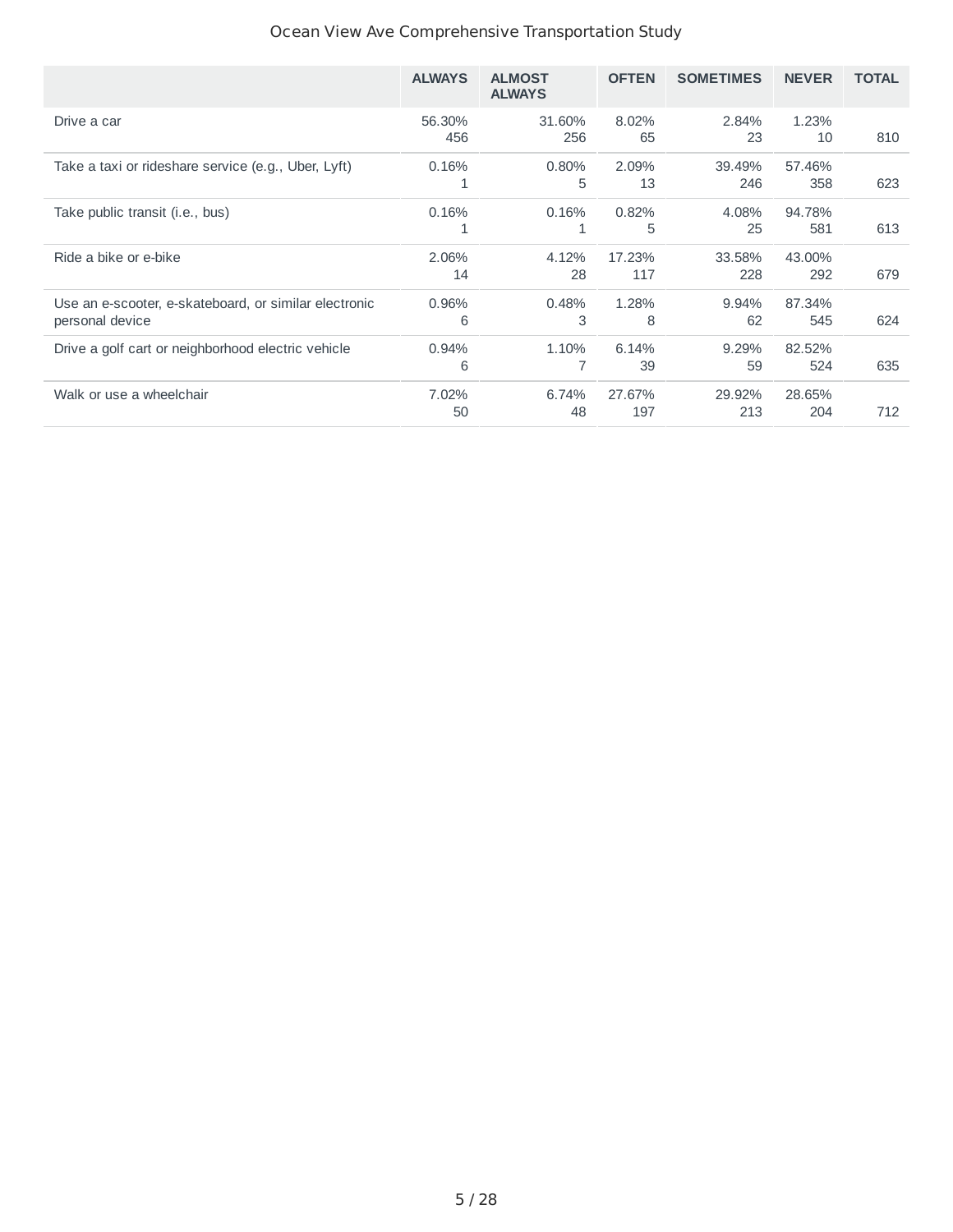### Q4 On a typical day, how easy is it for you to drive a car along Ocean View Avenue?



|               | <b>VERY</b><br><b>EASY</b> | <b>SOMEWHAT</b><br><b>EASY</b> | <b>SOMEWHAT</b><br><b>DIFFICULT</b> | <b>VERY</b><br><b>DIFFICULT</b> | NO OPINION / I HAVEN'T<br><b>DONE THIS</b> | <b>TOTAL</b> | <b>WEIGHTED</b><br><b>AVERAGE</b> |
|---------------|----------------------------|--------------------------------|-------------------------------------|---------------------------------|--------------------------------------------|--------------|-----------------------------------|
| (no<br>(abel) | 28.73%<br>235              | 45.97%<br>376                  | 19.44%<br>159                       | 4.65%<br>38                     | 1.22%<br>10                                | 818          | 2.04                              |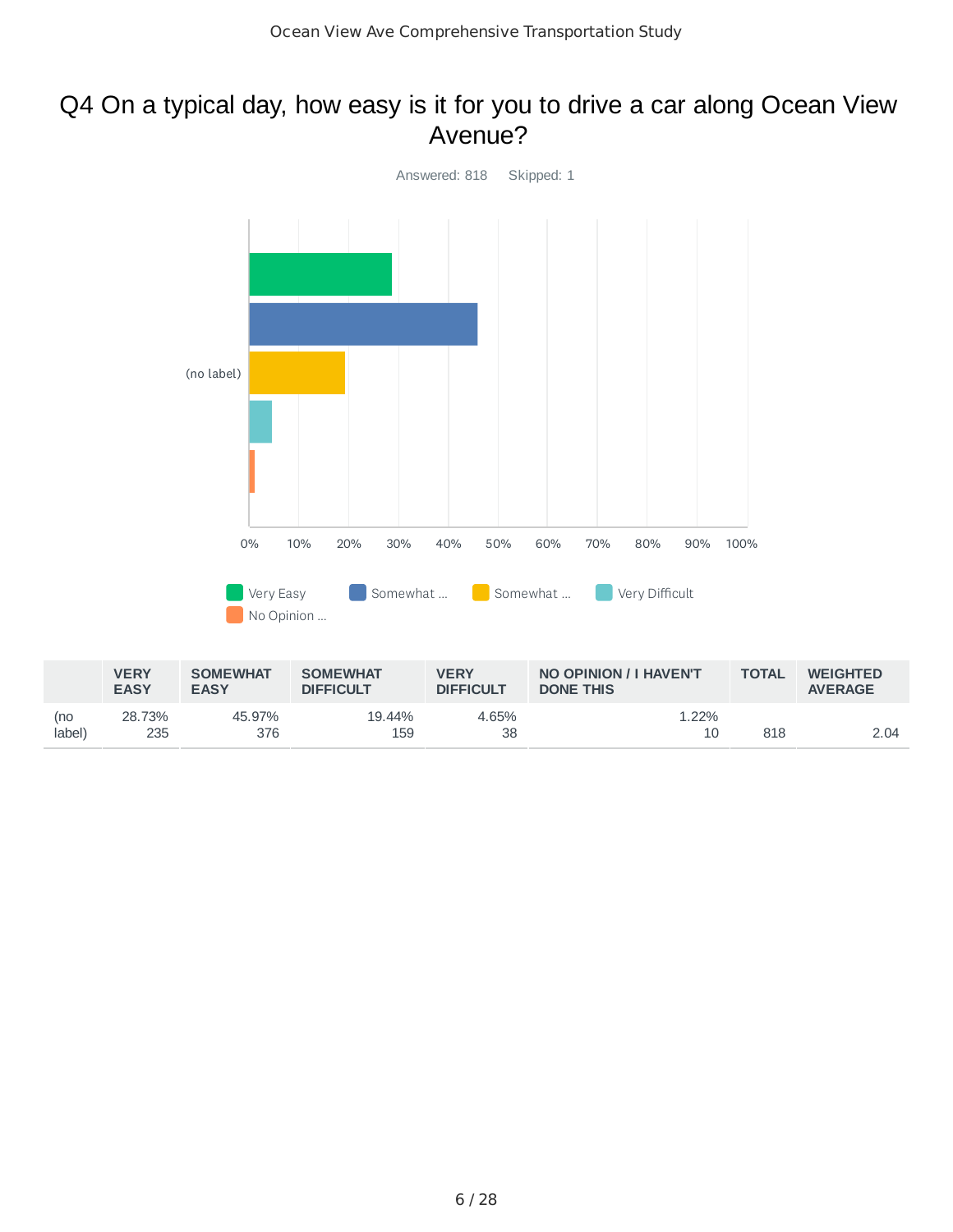## Q5 If you do not DRIVE an automobile along Ocean View Avenue, or you find it difficult, what are TWO reasons why? (Choose the best two.)

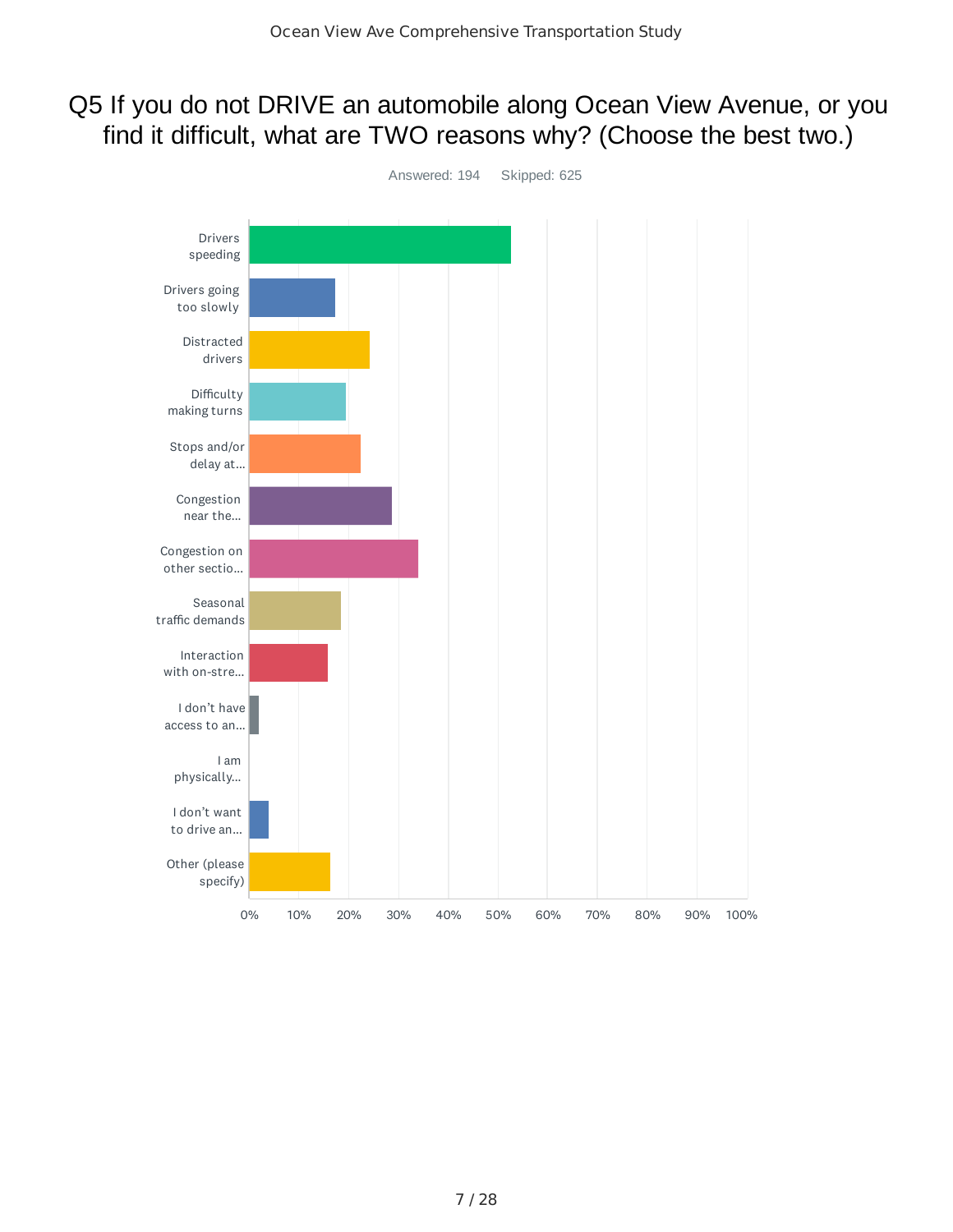#### Ocean View Ave Comprehensive Transportation Study

| <b>ANSWER CHOICES</b>                                  | <b>RESPONSES</b> |             |
|--------------------------------------------------------|------------------|-------------|
| Drivers speeding                                       | 52.58%           | 102         |
| Drivers going too slowly                               | 17.53%           | 34          |
| <b>Distracted drivers</b>                              | 24.23%           | 47          |
| Difficulty making turns                                | 19.59%           | 38          |
| Stops and/or delay at traffic signals                  | 22.68%           | 44          |
| Congestion near the Hampton Roads Bridge Tunnel        | 28.87%           | 56          |
| Congestion on other sections of Ocean View Avenue      | 34.02%           | 66          |
| Seasonal traffic demands                               | 18.56%           | 36          |
| Interaction with on-street parking or other road users | 15.98%           | 31          |
| don't have access to an automobile                     | 2.06%            | 4           |
| I am physically unable to drive an automobile          | 0.00%            | $\mathbf 0$ |
| I don't want to drive an automobile                    | 4.12%            | 8           |
| Other (please specify)                                 | 16.49%           | 32          |
| Total Respondents: 194                                 |                  |             |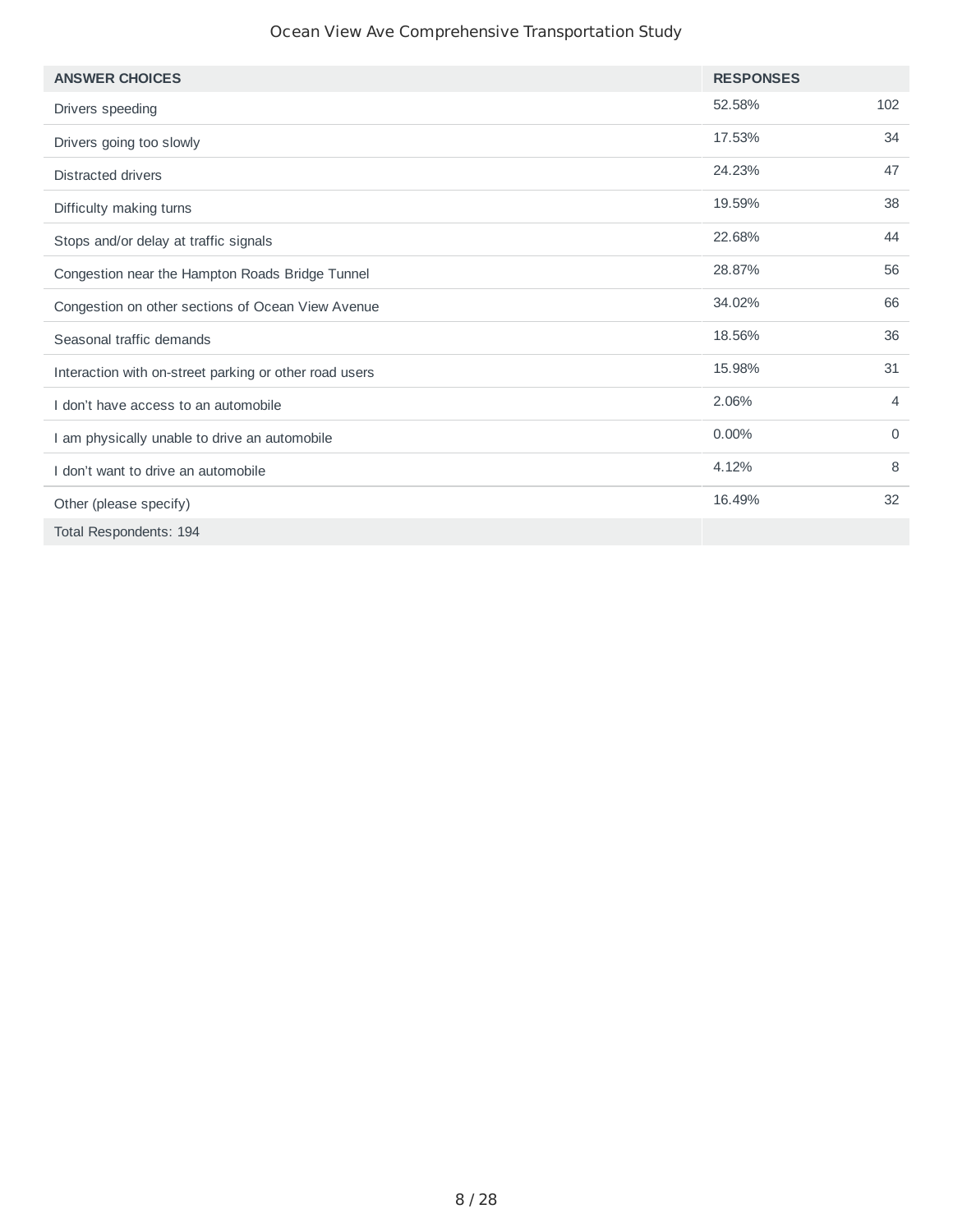## Q6 On a typical day, how easy is it for you to ride a bike or e-bike along Ocean View Avenue?



|               | <b>VERY</b><br><b>EASY</b> | <b>SOMEWHAT</b><br><b>EASY</b> | <b>SOMEWHAT</b><br><b>DIFFICULT</b> | <b>VERY</b><br><b>DIFFICULT</b> | NO OPINION / I HAVEN'T<br><b>DONE THIS</b> | <b>TOTAL</b> | <b>WEIGHTED</b><br><b>AVERAGE</b> |
|---------------|----------------------------|--------------------------------|-------------------------------------|---------------------------------|--------------------------------------------|--------------|-----------------------------------|
| (no<br>label) | 4.90%<br>40                | 17.03%<br>139                  | 21.69%<br>177                       | 14.34%                          | 42.03%<br>343                              | 816          | 3.72                              |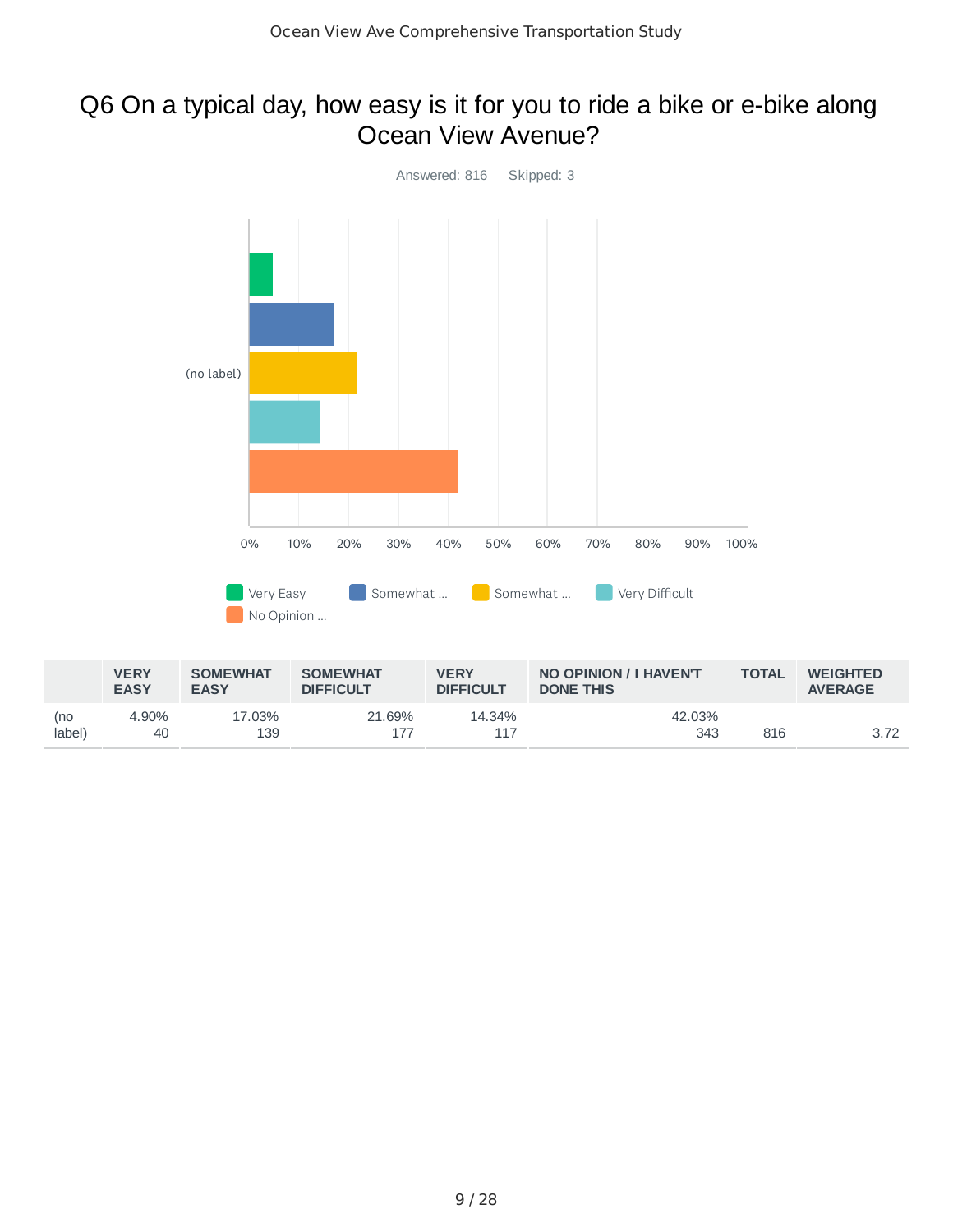## Q7 If you do not BIKE along Ocean View Avenue, or you find it difficult, what are TWO reasons why? (Choose the best two.)



| <b>ANSWER CHOICES</b>                                                 | <b>RESPONSES</b> |     |
|-----------------------------------------------------------------------|------------------|-----|
| Not enough dedicated bike facilities (e.g., bike lanes, shared paths) | 38.28%           | 232 |
| Existing bike facilities do not feel safe or comfortable              | 51.82%           | 314 |
| Limited bike parking / racks                                          | 8.09%            | 49  |
| Destinations are too far                                              | 9.74%            | 59  |
| Weather                                                               | 5.45%            | 33  |
| don't have access to a bike                                           | 7.59%            | 46  |
| I am physically unable to ride a bike                                 | 3.14%            | 19  |
| don't want to ride a bike                                             | 25.41%           | 154 |
| Other (please specify)                                                | 19.97%           | 121 |
| Total Respondents: 606                                                |                  |     |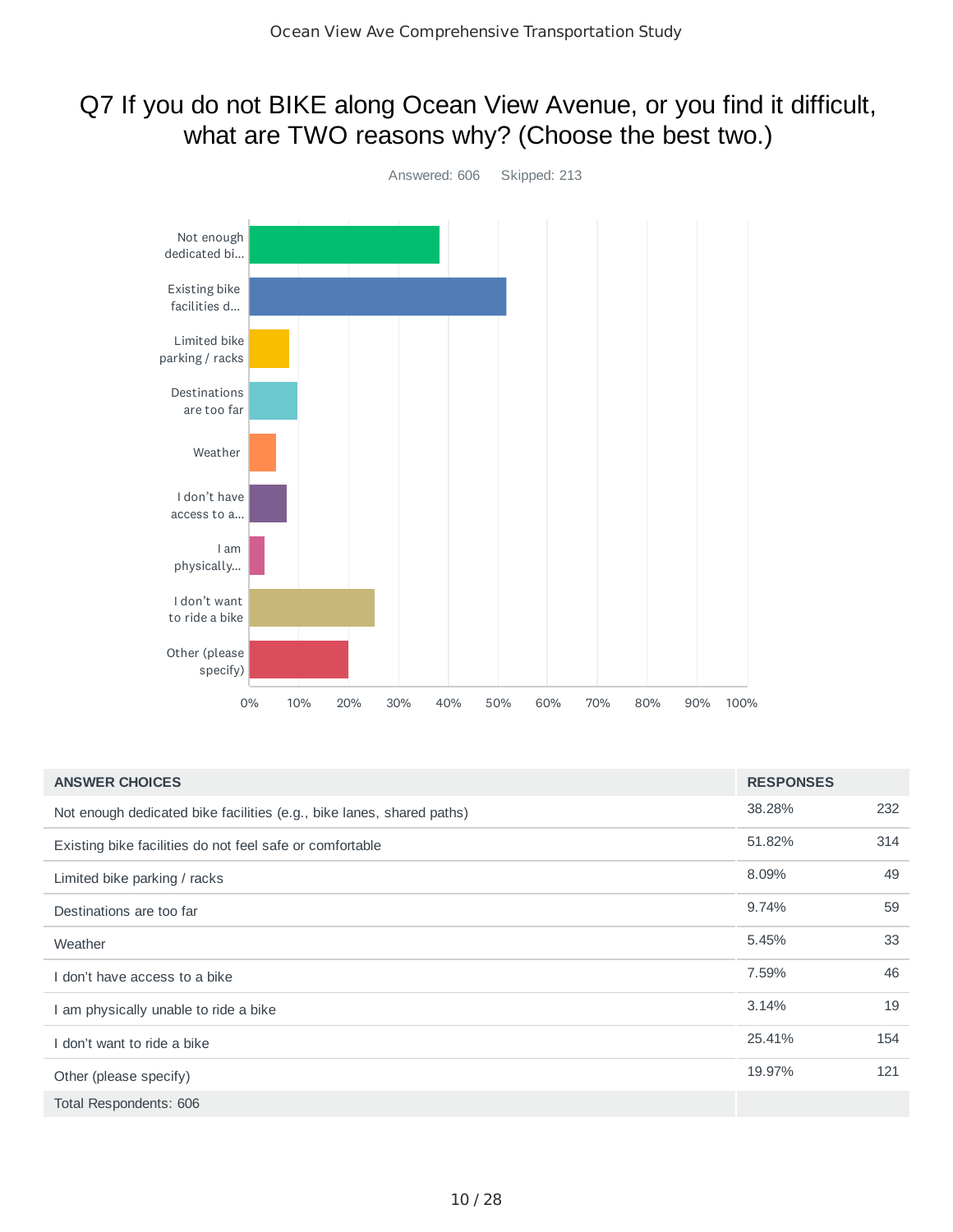## Q8 On a typical day, how easy is it for you to walk or use a wheelchair along Ocean View Avenue?



|               | <b>VERY</b><br><b>EASY</b> | <b>SOMEWHAT</b><br><b>EASY</b> | <b>SOMEWHAT</b><br><b>DIFFICULT</b> | <b>VERY</b><br><b>DIFFICULT</b> | NO OPINION / I HAVEN'T<br><b>DONE THIS</b> | <b>TOTAL</b> | <b>WEIGHTED</b><br><b>AVERAGE</b> |
|---------------|----------------------------|--------------------------------|-------------------------------------|---------------------------------|--------------------------------------------|--------------|-----------------------------------|
| (no<br>label) | 15.87%<br>129              | 33.95%<br>276                  | 22.26%<br>181                       | 9.59%<br>78                     | 18.33%<br>149                              | 813          | 2.81                              |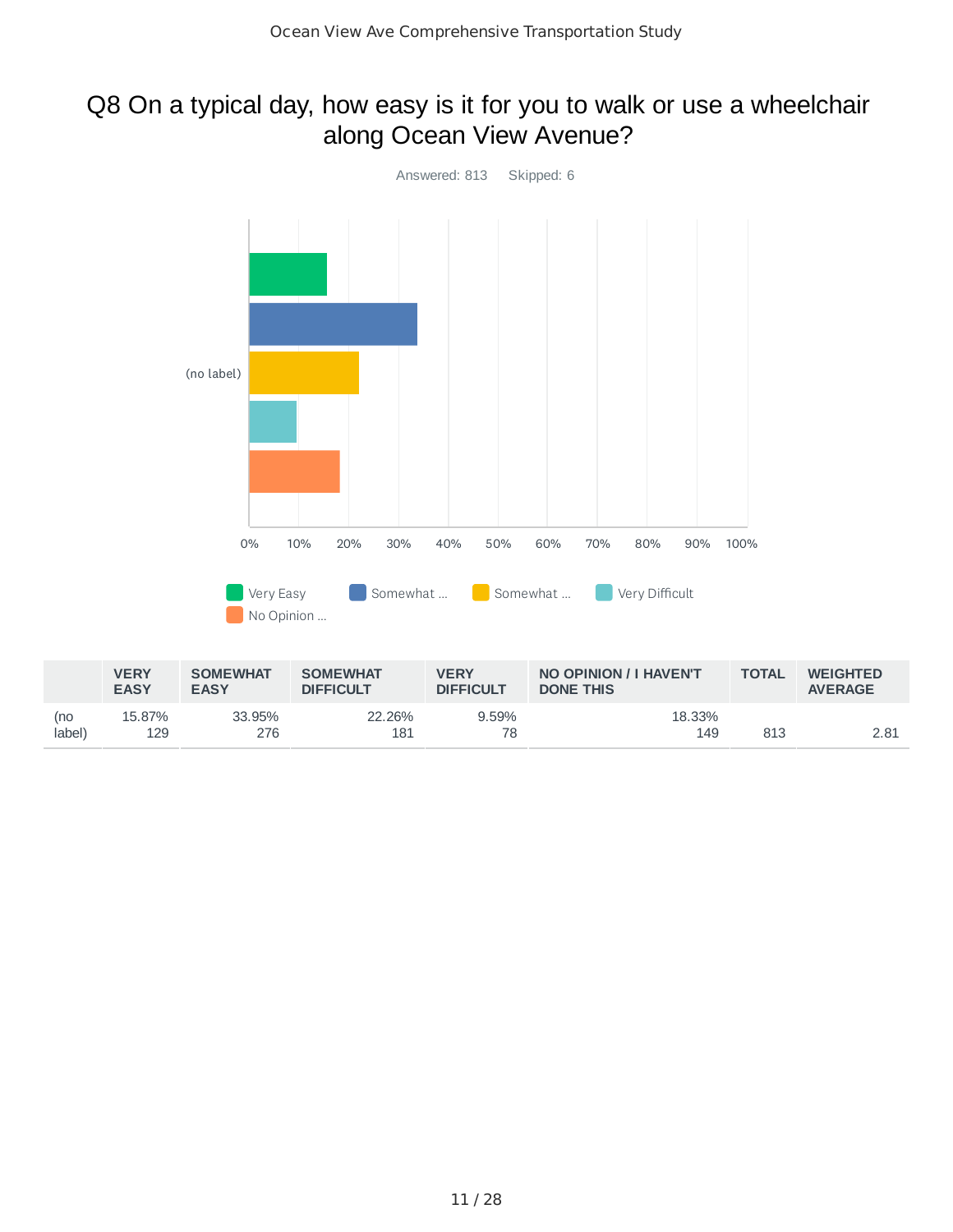## Q9 If you do not WALK or use a WHEELCHAIR along Ocean View Avenue, or you find it difficult, what are TWO reasons why? (Choose the best two.)



| <b>ANSWER CHOICES</b>                                                                                         | <b>RESPONSES</b> |     |
|---------------------------------------------------------------------------------------------------------------|------------------|-----|
| Missing sidewalks                                                                                             | 26.30%           | 96  |
| Crossing Ocean View Avenue is too difficult or feels unsafe                                                   | 59.73%           | 218 |
| Sidewalks don't feel safe (e.g., too close to the road, too many bicyclists on sidewalks, too many obstacles) | 40.27%           | 147 |
| I don't feel safe walking (e.g., poor lighting, crime/behavior)                                               | 33.97%           | 124 |
| Destinations are too far                                                                                      | 12.05%           | 44  |
| Weather                                                                                                       | 2.19%            | 8   |
| I am physically unable to walk                                                                                | 0.27%            | 1   |
| don't want to walk                                                                                            | 11.23%           | 41  |
| Other (please specify)                                                                                        | 14.79%           | 54  |
| Total Respondents: 365                                                                                        |                  |     |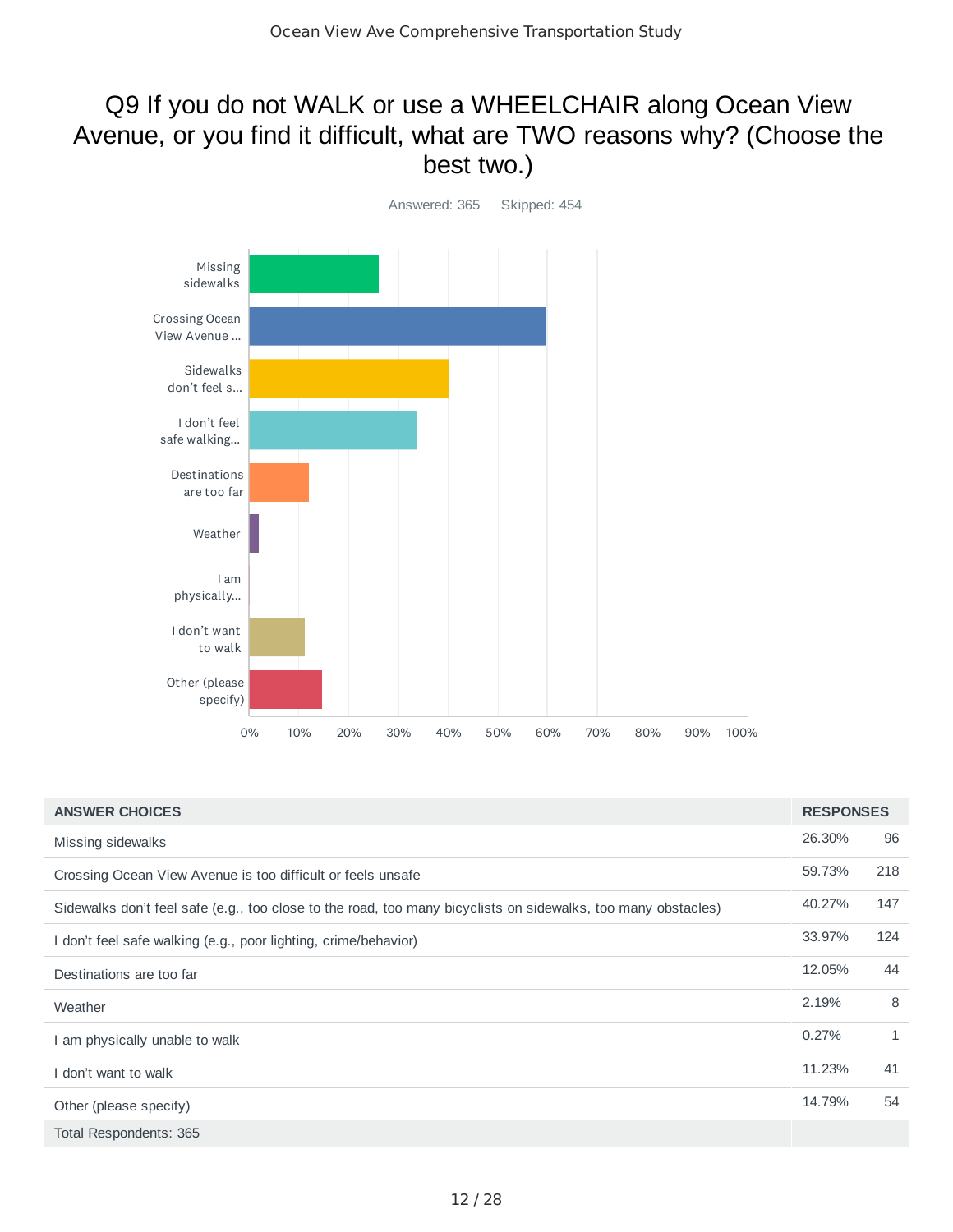Q10 If there were adequate facilities (e.g., sidewalks, shared use paths, bike lanes and/or golf cart lanes), how willing would you be to travel along Ocean View Avenue in the following different ways?

Answered: 792 Skipped: 27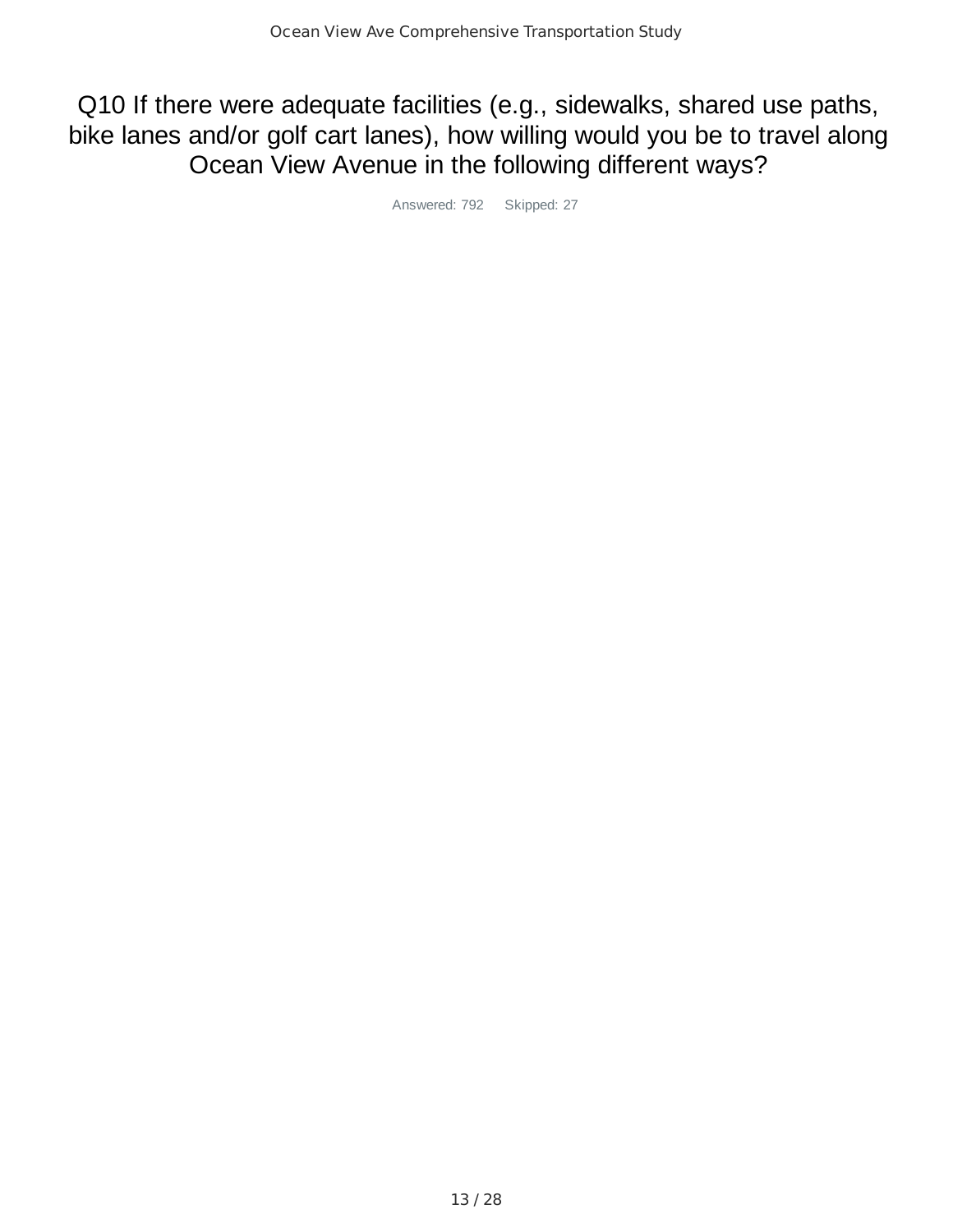

#### Ocean View Ave Comprehensive Transportation Study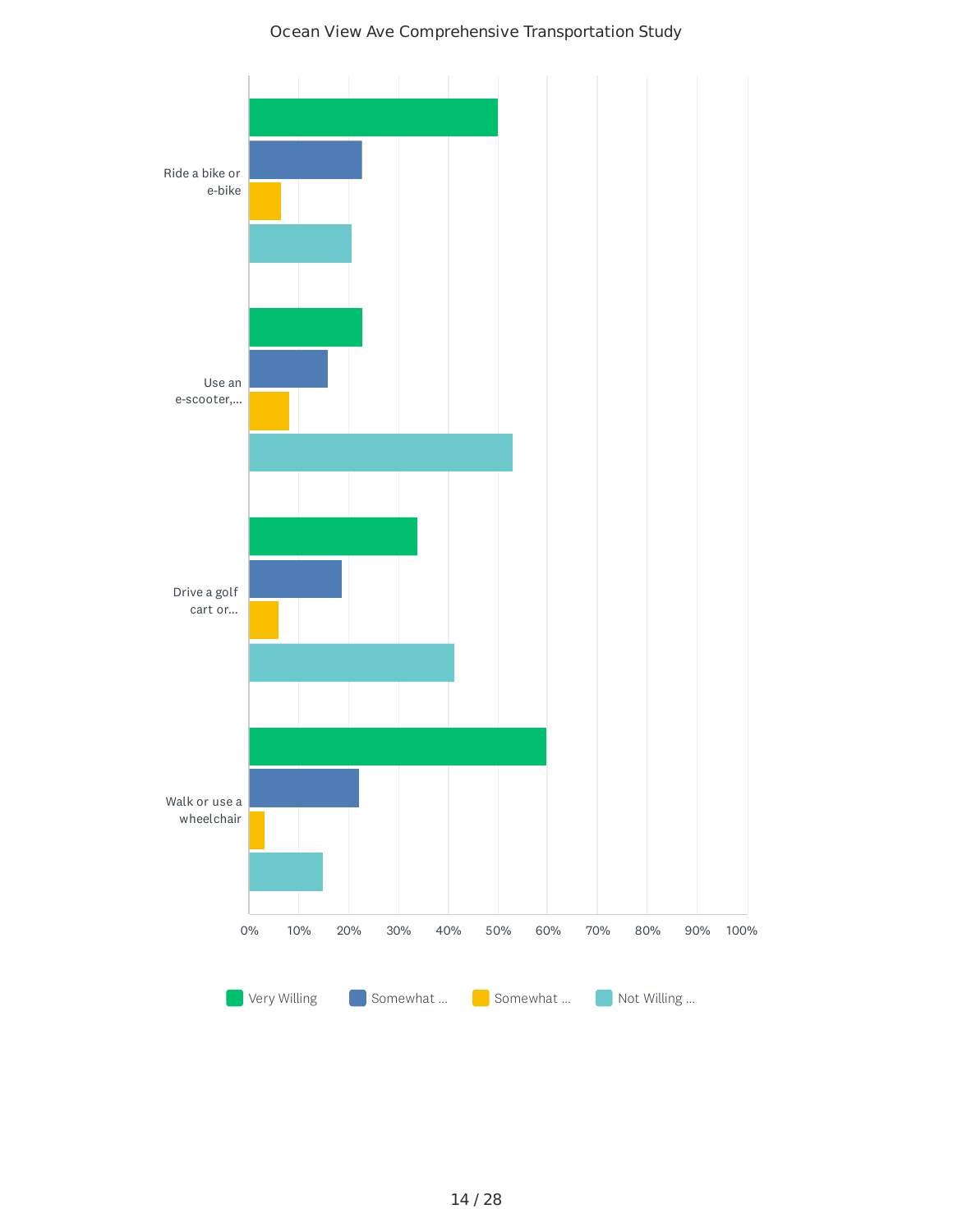#### Ocean View Ave Comprehensive Transportation Study

|                                                                          | <b>VERY</b><br><b>WILLING</b> | <b>SOMEWHAT</b><br><b>WILLING</b> | <b>SOMEWHAT</b><br><b>UNWILLING</b> | <b>NOT WILLING</b><br><b>AT ALL</b> | <b>TOTAL</b> |
|--------------------------------------------------------------------------|-------------------------------|-----------------------------------|-------------------------------------|-------------------------------------|--------------|
| Ride a bike or e-bike                                                    | 50.06%<br>390                 | 22.72%<br>177                     | 6.55%<br>51                         | 20.67%<br>161                       | 779          |
| Use an e-scooter, e-skateboard, or similar<br>electronic personal device | 22.74%<br>166                 | 16.03%<br>117                     | 8.08%<br>59                         | 53.15%<br>388                       | 730          |
| Drive a golf cart or neighborhood electric vehicle                       | 33.99%<br>258                 | 18.71%<br>142                     | 5.93%<br>45                         | 41.37%<br>314                       | 759          |
| Walk or use a wheelchair                                                 | 59.82%<br>457                 | 22.12%<br>169                     | 3.14%<br>24                         | 14.92%<br>114                       | 764          |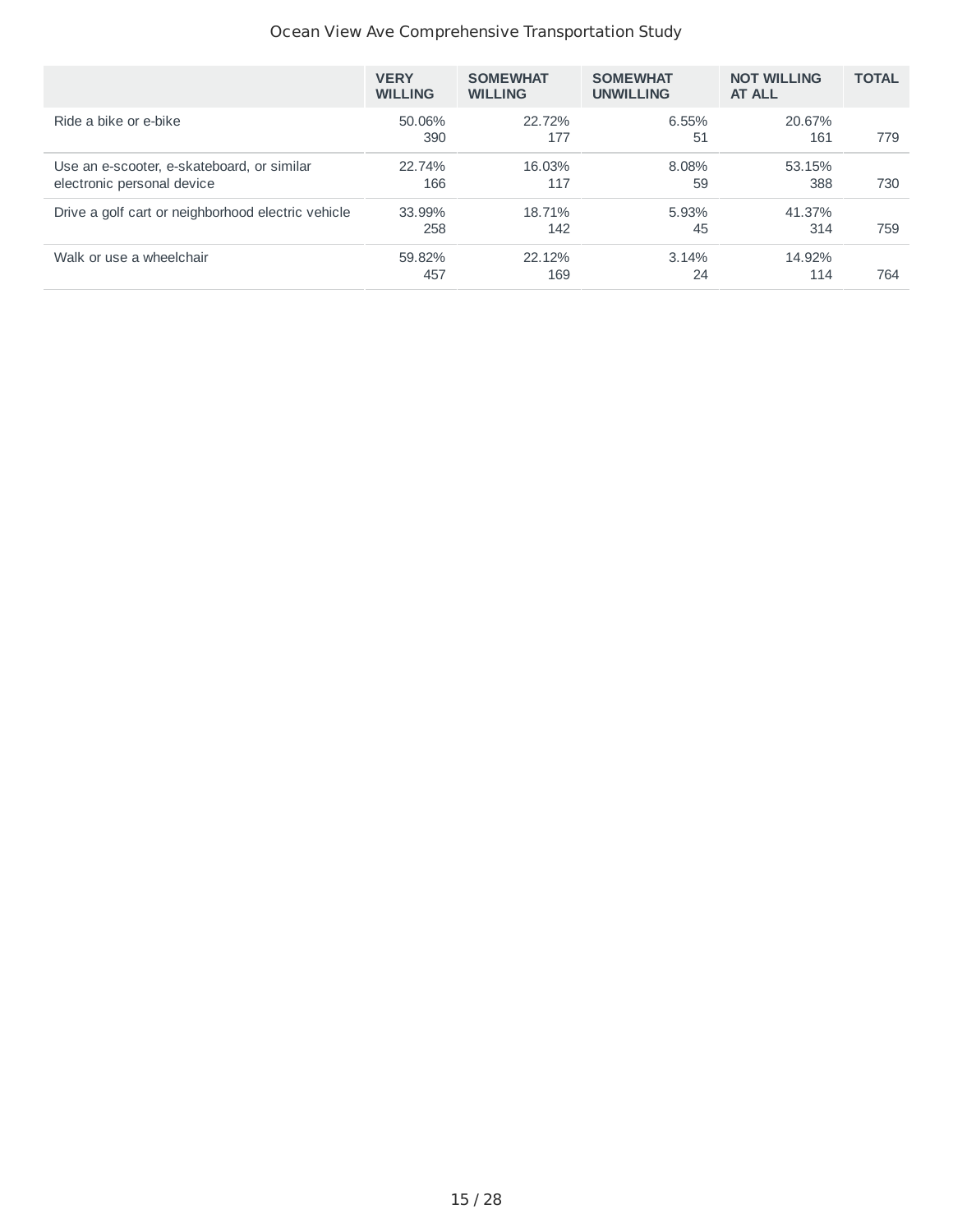## Q11 With the City of Norfolk's Vision Zero initiative, safety for all road users is paramount. Please rank UP TO THREE additional priorities for transportation and mobility improvements in the Ocean View Avenue corridor based on their level of importance to you.



Answered: 792 Skipped: 27

| Rank                                                                                                                        |                      |                      |               |              |
|-----------------------------------------------------------------------------------------------------------------------------|----------------------|----------------------|---------------|--------------|
|                                                                                                                             | $\mathbf{1}$         | $\overline{2}$       | 3             | <b>TOTAL</b> |
| Increase the ease with which pedestrians can travel along and/or across Ocean View<br>Avenue                                | 44.93%<br>301        | 34.18%<br>229        | 20.90%<br>140 | 670          |
| Increase the ease with which bicycles and e-scooters can travel along and/or across Ocean<br>View Avenue                    | 31.81%<br>146        | 33.99%<br>156        | 34.20%<br>157 | 459          |
| Provide the ability for golf carts and/or neighborhood electric vehicles to travel along and/or<br>across Ocean View Avenue | 30.57%<br>96         | 23.25%<br>73         | 46.18%<br>145 | 314          |
| Reduce vehicle speeds                                                                                                       | 45.32%<br>208        | 29.63%<br>136        | 25.05%<br>115 | 459          |
| Improve travel reliability along Ocean View Avenue for vehicular traffic                                                    | $0.00\%$<br>$\Omega$ | $0.00\%$<br>$\Omega$ | $0.00\%$<br>0 | $\Omega$     |
| Retain existing on-street parking on Ocean View Avenue                                                                      | 31.11%<br>84         | 24.81%<br>67         | 44.07%<br>119 | 270          |
| Other                                                                                                                       | 49.45%<br>90         | 14.29%<br>26         | 36.26%<br>66  | 182          |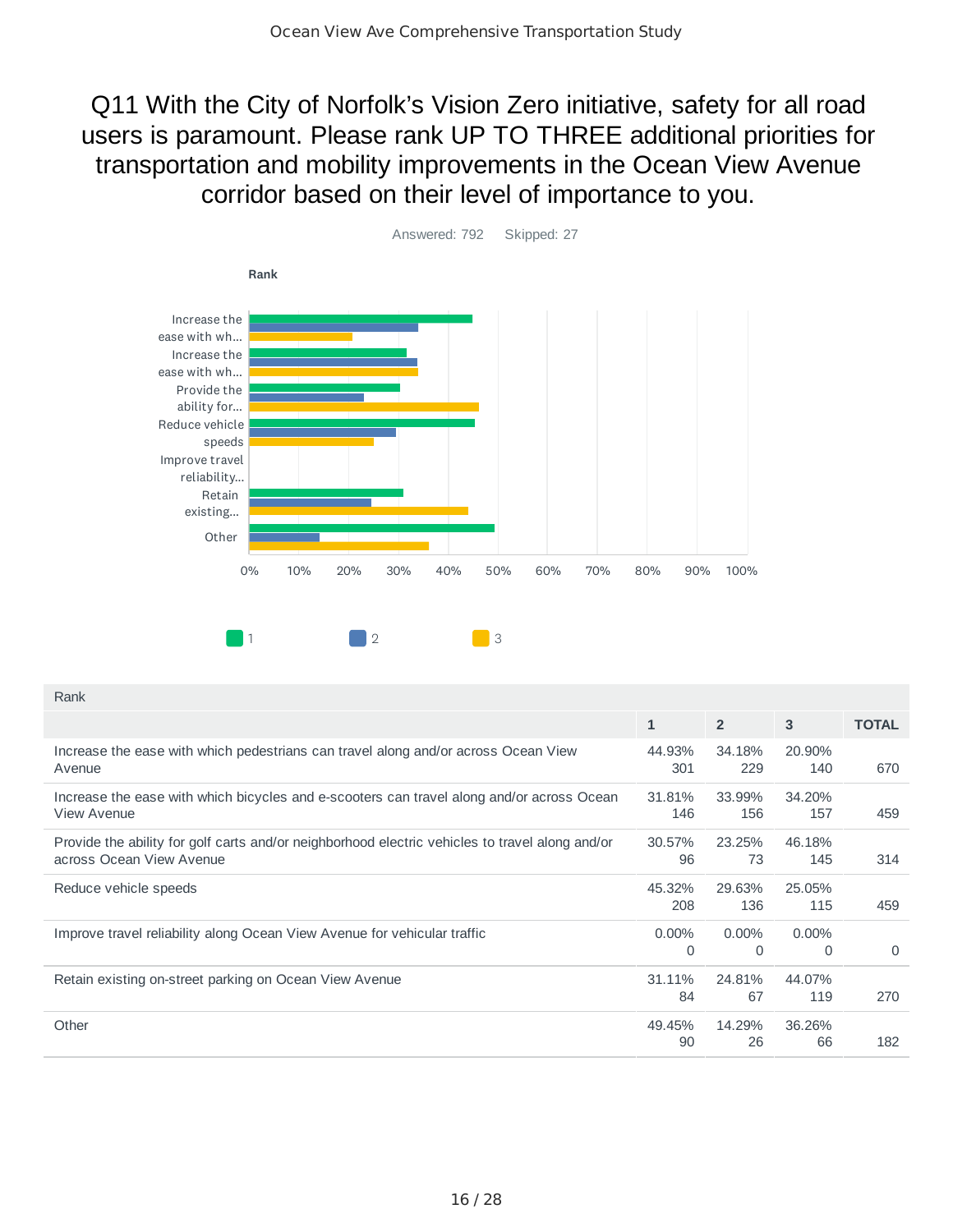# Q12 Do you own a golf cart or neighborhood electric vehicle (NEV)?



| <b>ANSWER CHOICES</b>                                                        | <b>RESPONSES</b> |     |
|------------------------------------------------------------------------------|------------------|-----|
| Yes                                                                          | 12.37%           | 98  |
| <b>No</b>                                                                    | 64.27%           | 509 |
| No, but I am interested in using a golf cart/NEV for personal transportation | 23.36%           | 185 |
| <b>TOTAL</b>                                                                 |                  | 792 |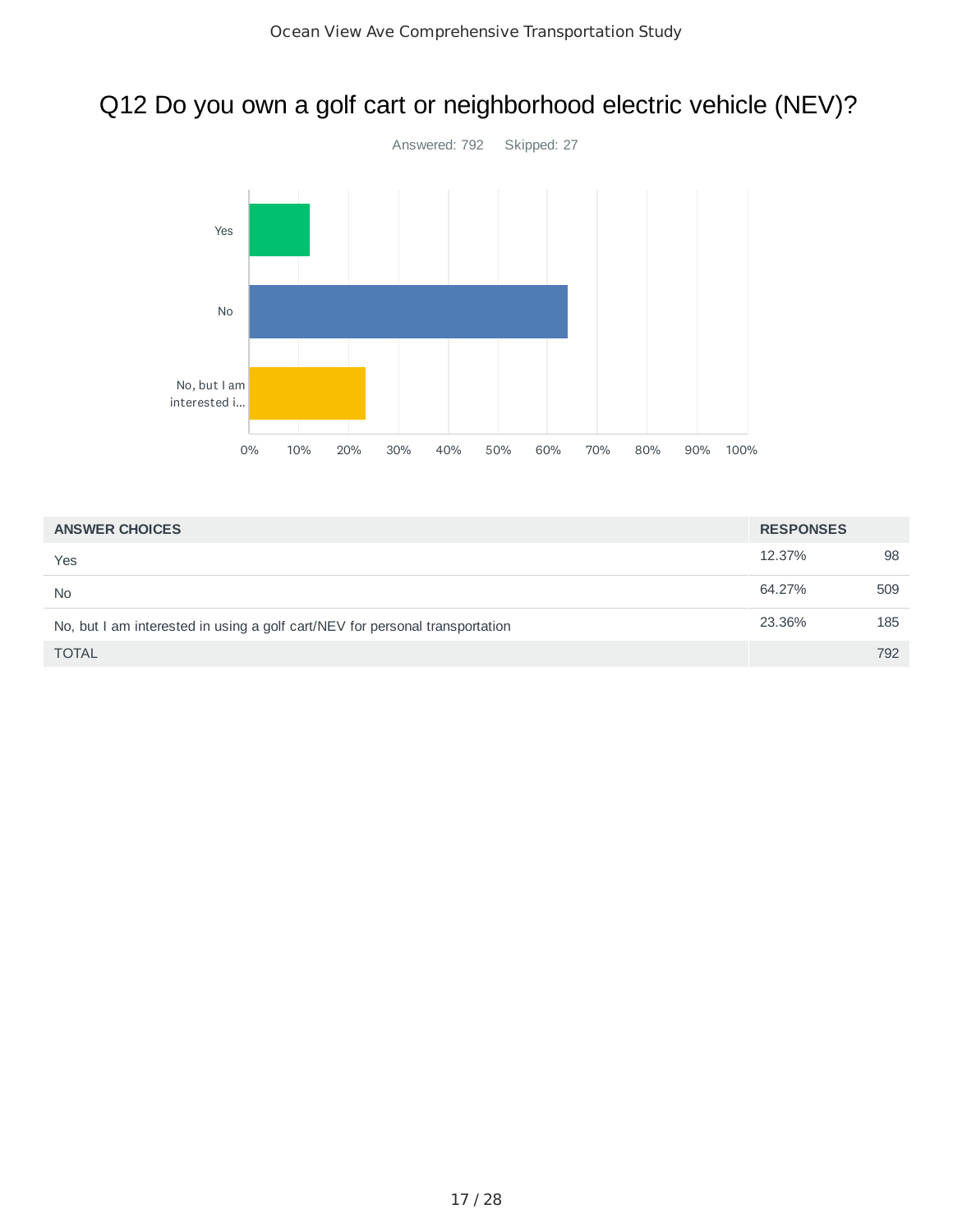## Q13 Which of the following types of trips do you make using your golf cart/NEV? (Check all that apply.)



| <b>ANSWER CHOICES</b>                                                                          | <b>RESPONSES</b> |    |
|------------------------------------------------------------------------------------------------|------------------|----|
| Work trips                                                                                     | 3.13%            | 3  |
| Visiting restaurants and shops or running errands                                              | 73.96%           | 71 |
| Visiting the beach or other recreation areas                                                   | 67.71%           | 65 |
| Visiting neighbors                                                                             | 82.29%           | 79 |
| I do not use a golf cart/NEV for personal transportation (i.e., trips outside the golf course) | 3.13%            | 3  |
| Other (please specify)                                                                         | 7.29%            |    |
| Total Respondents: 96                                                                          |                  |    |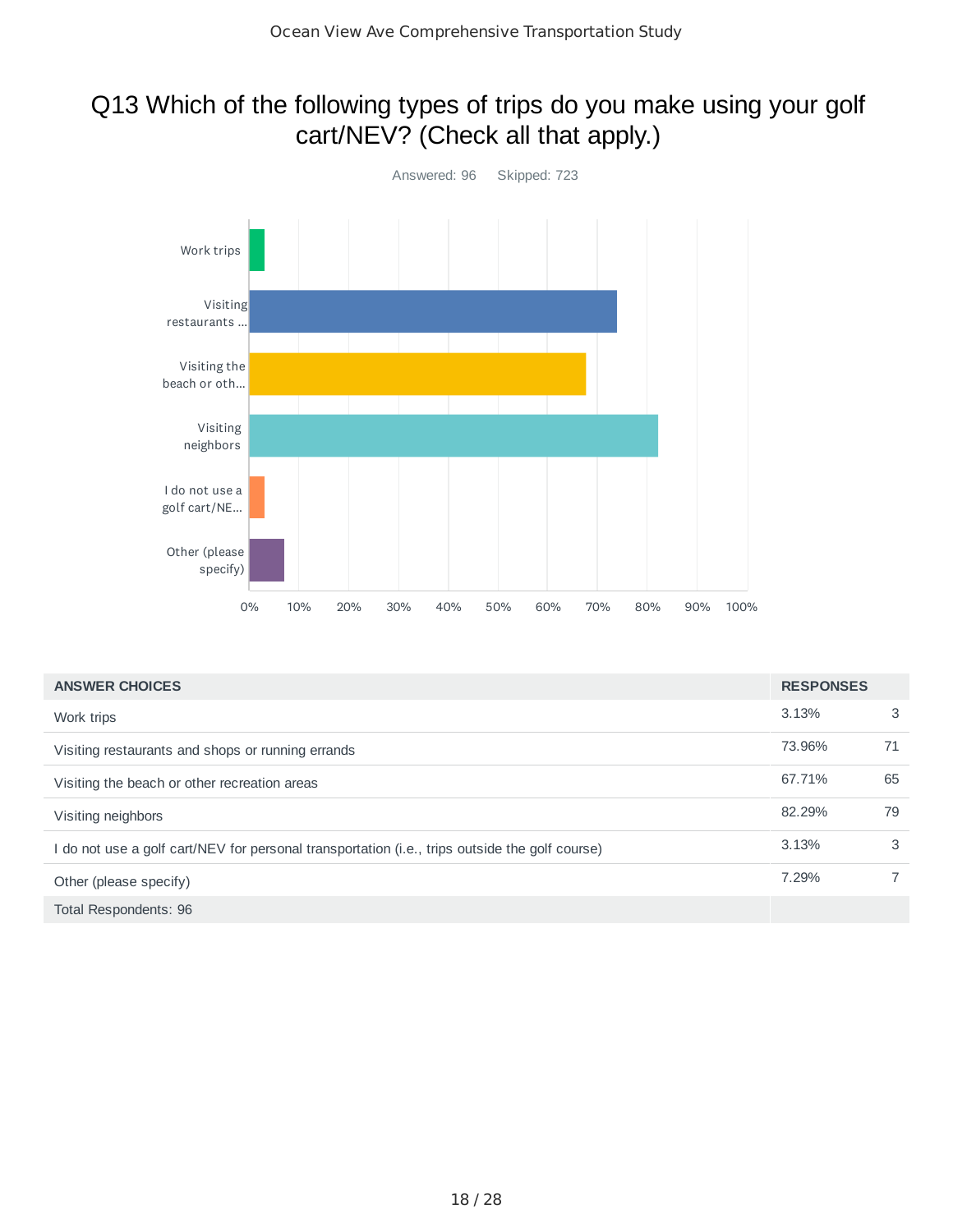# Q14 How far (in miles) would you feel comfortable traveling and/or currently travel via golf cart/NEV from your home?



| <b>ANSWER CHOICES</b>                                              | <b>RESPONSES</b> |                |
|--------------------------------------------------------------------|------------------|----------------|
| Less than 1 mile                                                   | 23.16%           | 22             |
| Between 1 and 3 miles                                              | 38.95%           | 37             |
| Greater than 3 miles                                               | 33.68%           | 32             |
| I do not feel comfortable traveling any distance via golf cart/NEV | 4.21%            | $\overline{4}$ |
| <b>TOTAL</b>                                                       |                  | 95             |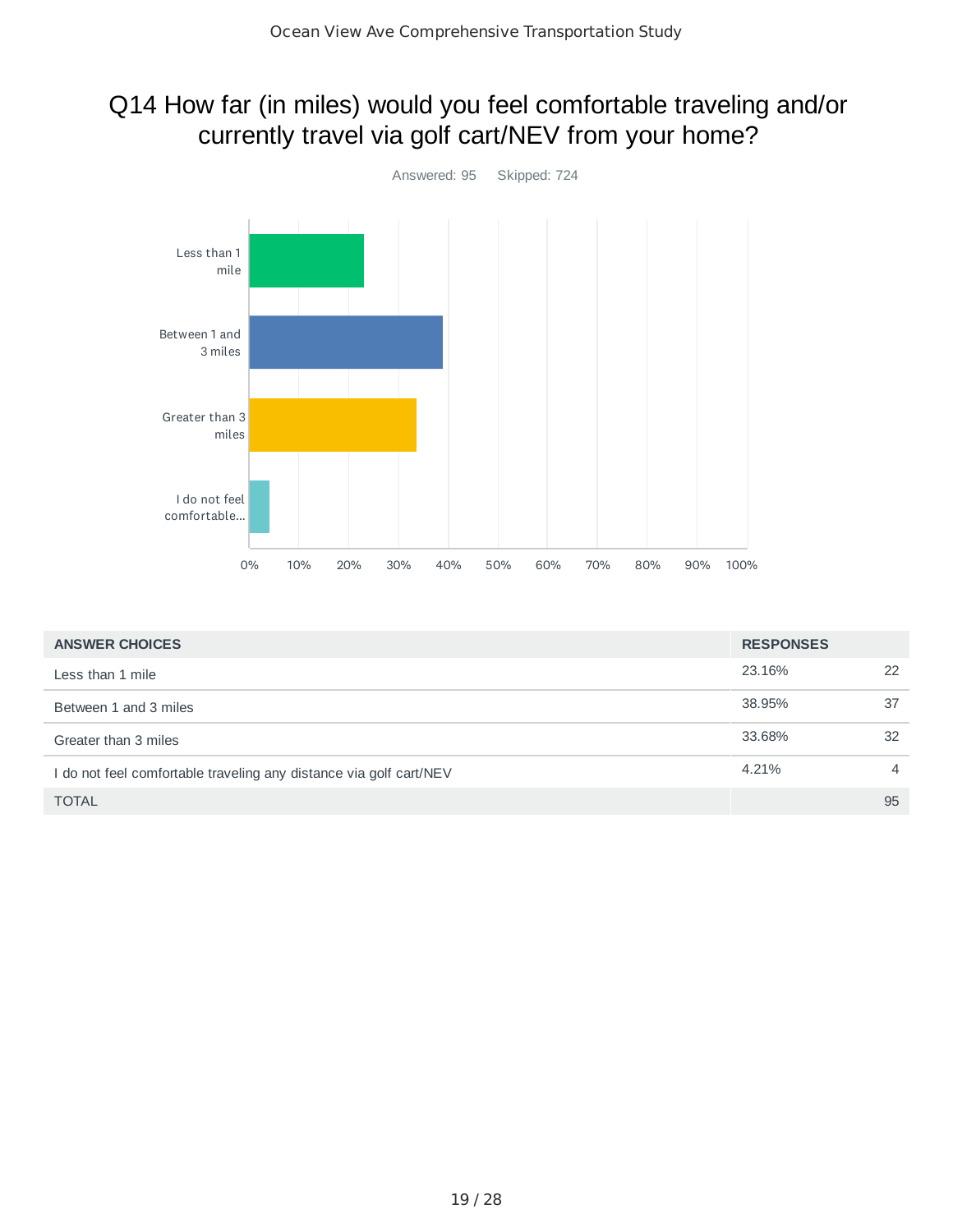## Q15 If you use your golf cart/NEV for personal transportation, please list the three public streets that you most frequently use.

Answered: 83 Skipped: 736

| <b>ANSWER CHOICES</b> | <b>RESPONSES</b> |    |
|-----------------------|------------------|----|
| <b>.</b>              | 100.00%          | 83 |
| っ                     | 93.98%           | 78 |
| 3                     | 81.93%           | 68 |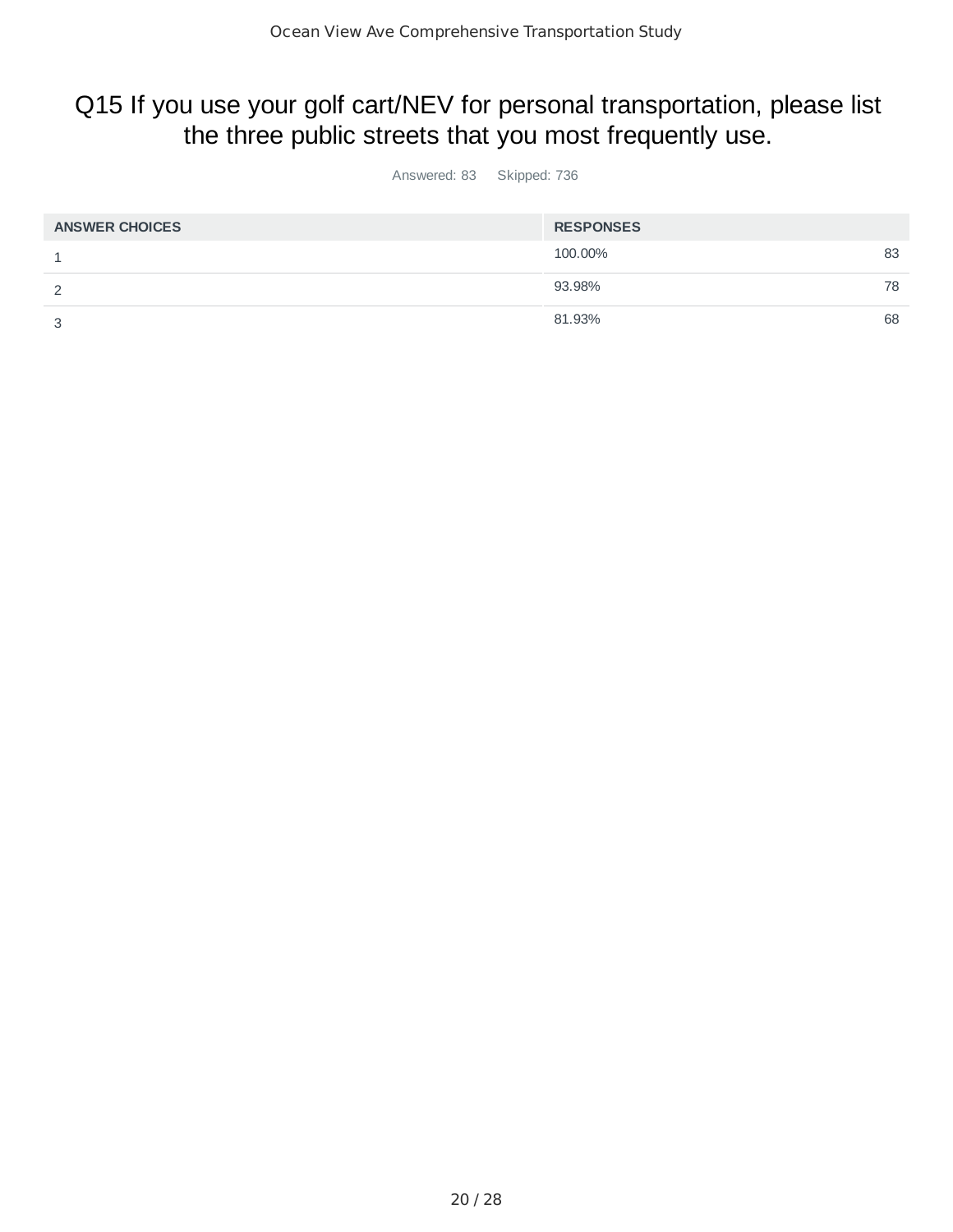## Q16 What are TWO things that prevent you from using your golf cart/NEV for personal transportation or from using it more often? (Choose the best two.)



| <b>ANSWER CHOICES</b>                                                                                        | <b>RESPONSES</b> |                |
|--------------------------------------------------------------------------------------------------------------|------------------|----------------|
| I don't feel safe                                                                                            | 27.08%           | 26             |
| Interaction with automobiles or other road users                                                             | 48.96%           | 47             |
| Limited street crossings                                                                                     | 43.75%           | 42             |
| Limited golf cart/NEV parking                                                                                | 15.63%           | 15             |
| Destinations are too far                                                                                     | 9.38%            | 9              |
| Not enough designated streets for golf cart/NEV operation, or designated streets don't go where I want to go | 52.08%           | 50             |
| Weather                                                                                                      | 4.17%            | $\overline{4}$ |
| Other (please specify)                                                                                       | 14.58%           | 14             |
| Total Respondents: 96                                                                                        |                  |                |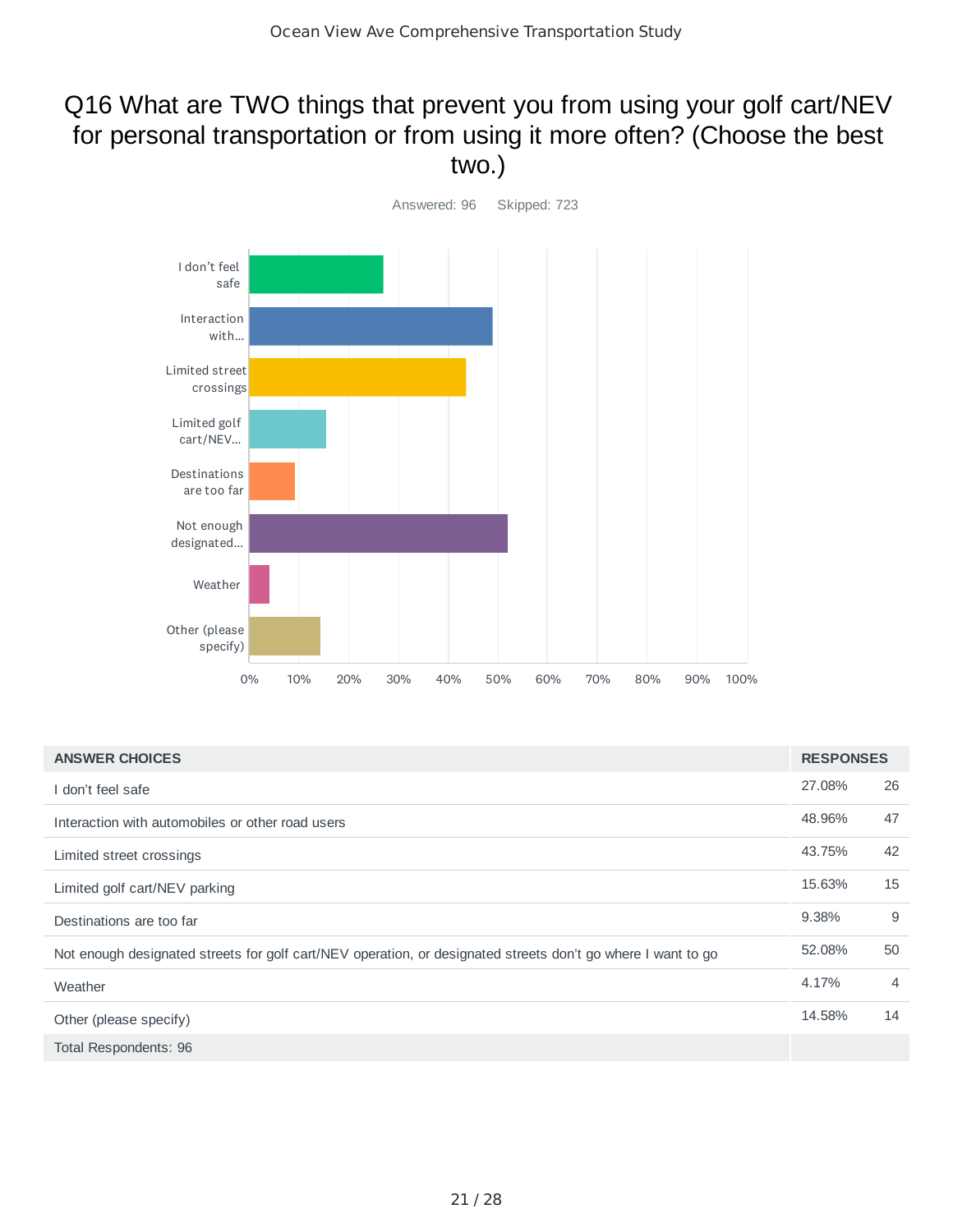## Q17 Please list any specific destinations along the Ocean View Avenue corridor where you would like to travel via golf cart/NEV but currently cannot.

Answered: 56 Skipped: 763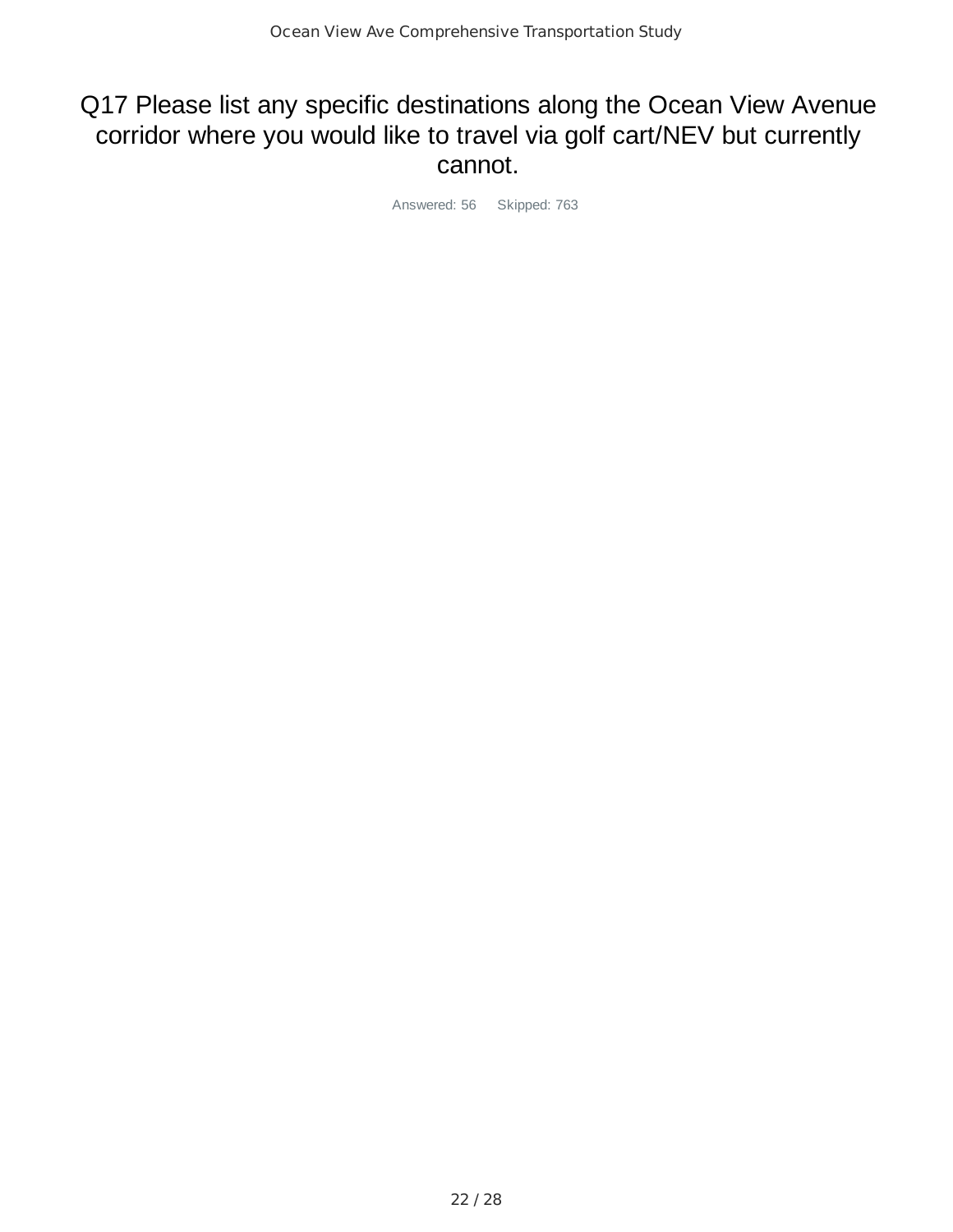## Q18 What do you see as opportunities for transportation and/or safety improvements in the Ocean View Avenue corridor? Please be as specific as possible with locations.

Answered: 731 Skipped: 88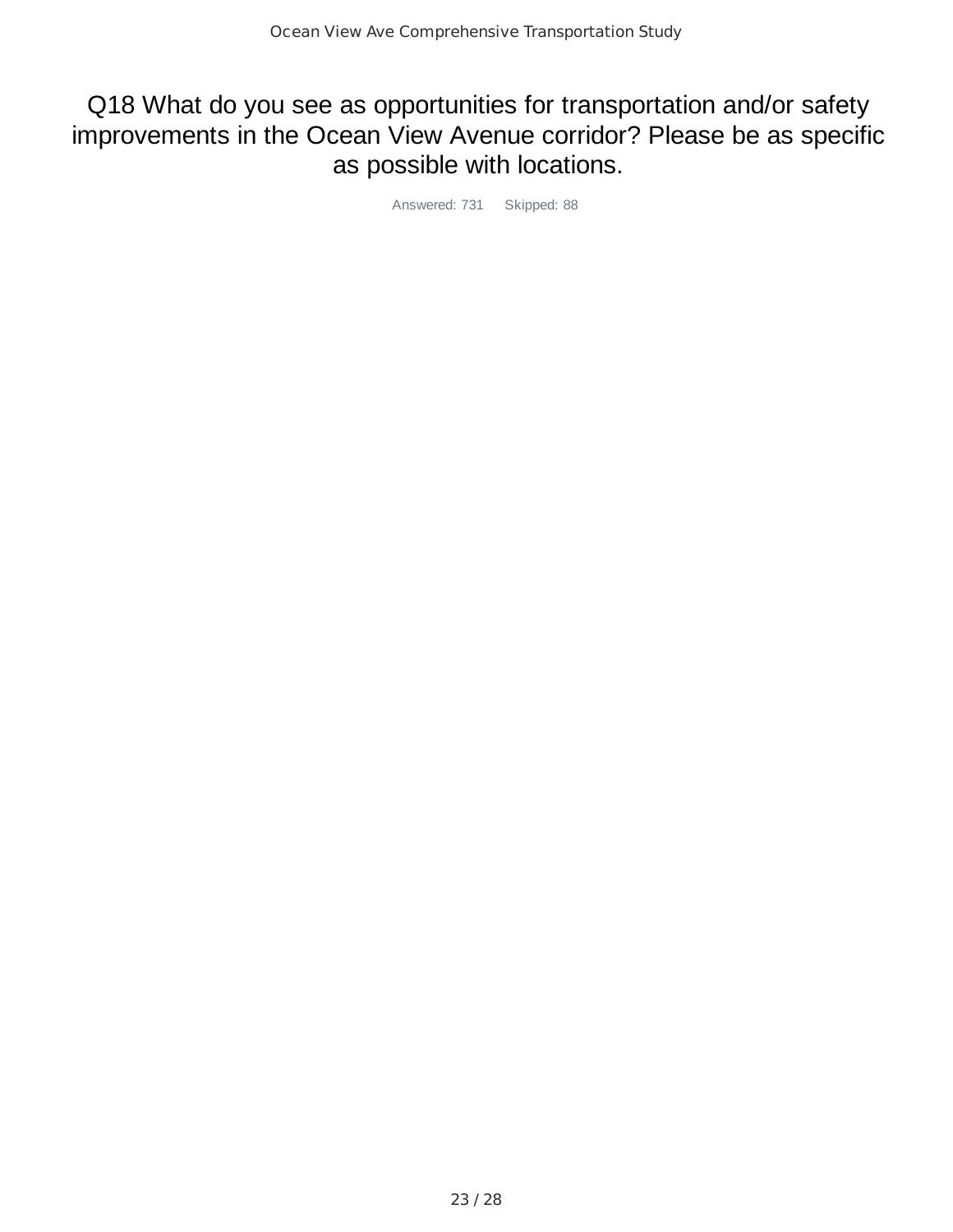## Q19 What are your specific transportation and/or safety concerns in the Ocean View Avenue corridor? Please be as specific as possible with locations.

Answered: 731 Skipped: 88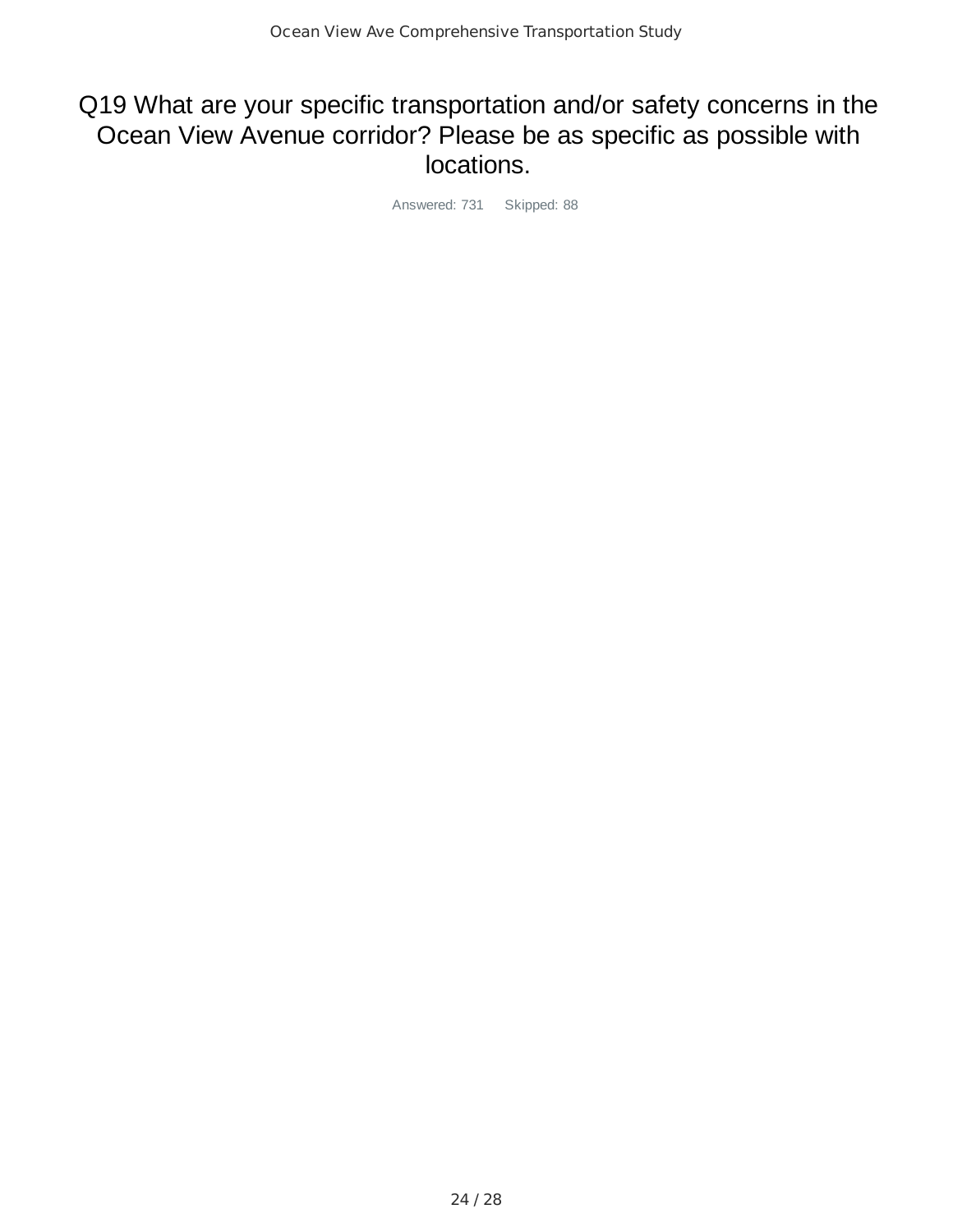# Q20 Do you have any other comments or suggestions regarding transportation and/or safety in the Ocean View Avenue corridor?

Answered: 731 Skipped: 88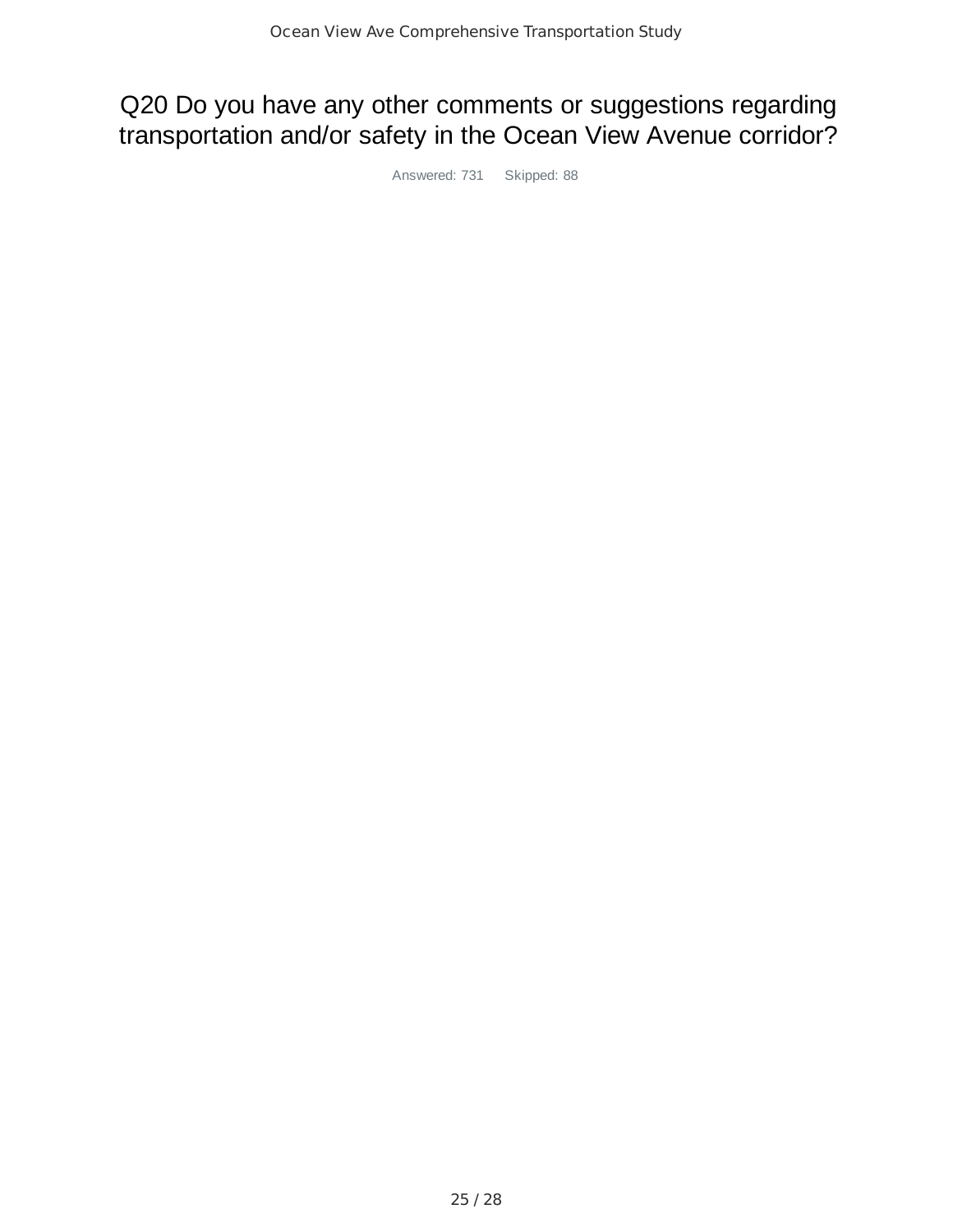# Q21 What is the ZIP Code where you live?

Answered: 724 Skipped: 95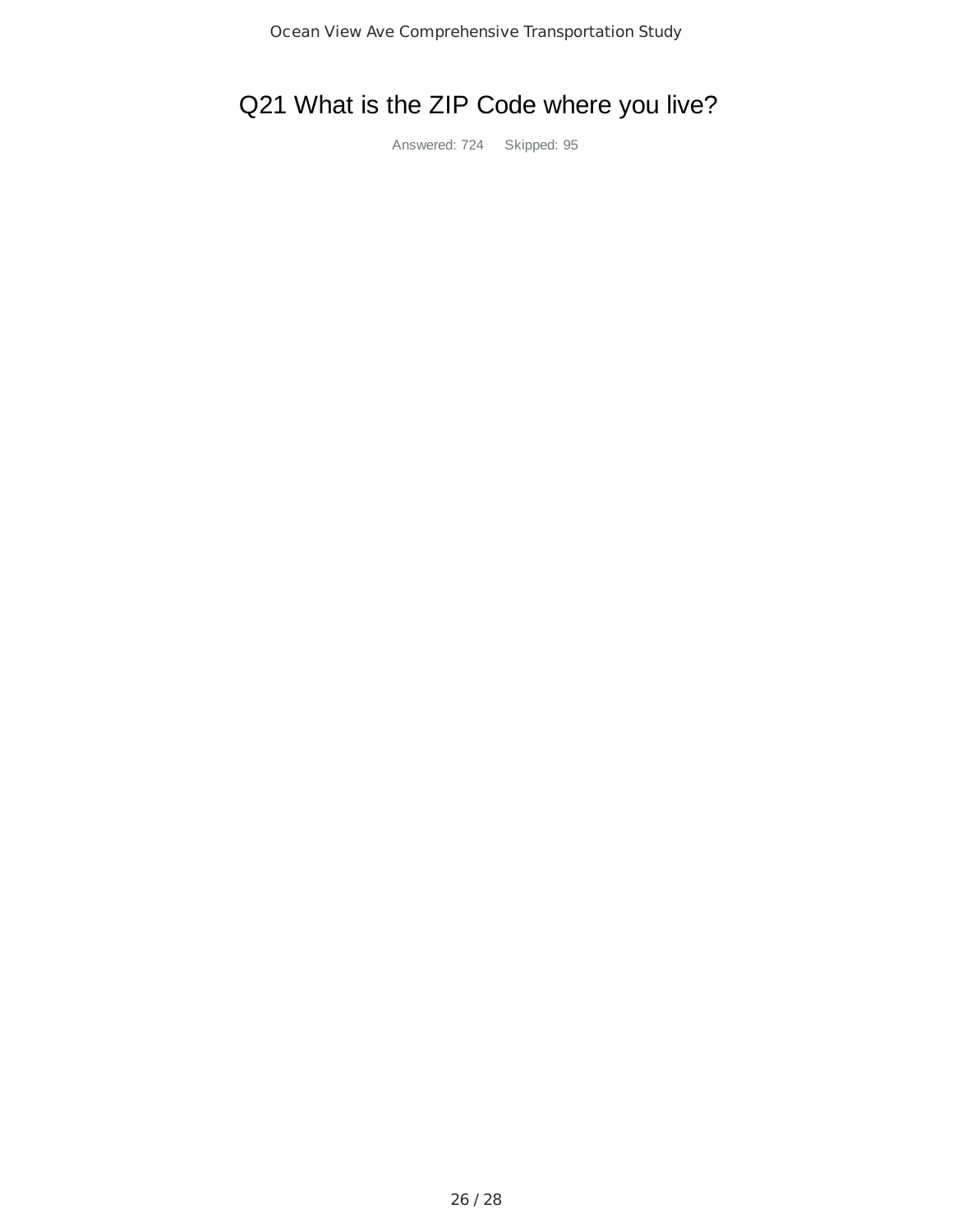## Q22 How did you hear about this survey and/or the public workshop? (Optional)



| <b>ANSWER CHOICES</b>                                                               | <b>RESPONSES</b> |     |
|-------------------------------------------------------------------------------------|------------------|-----|
| City of Norfolk social media posting (Facebook, Instagram, Twitter, Nextdoor, etc.) | 21.81%           | 157 |
| Norfolk.gov website                                                                 | 2.08%            | 15  |
| Civic league or other community organization                                        | 39.17%           | 282 |
| Postcard mailer from City of Norfolk                                                | 12.50%           | 90  |
| Word of mouth (friends, neighbors, etc.)                                            | 13.61%           | 98  |
| Other (please specify)                                                              | 10.83%           | 78  |
| <b>TOTAL</b>                                                                        |                  | 720 |